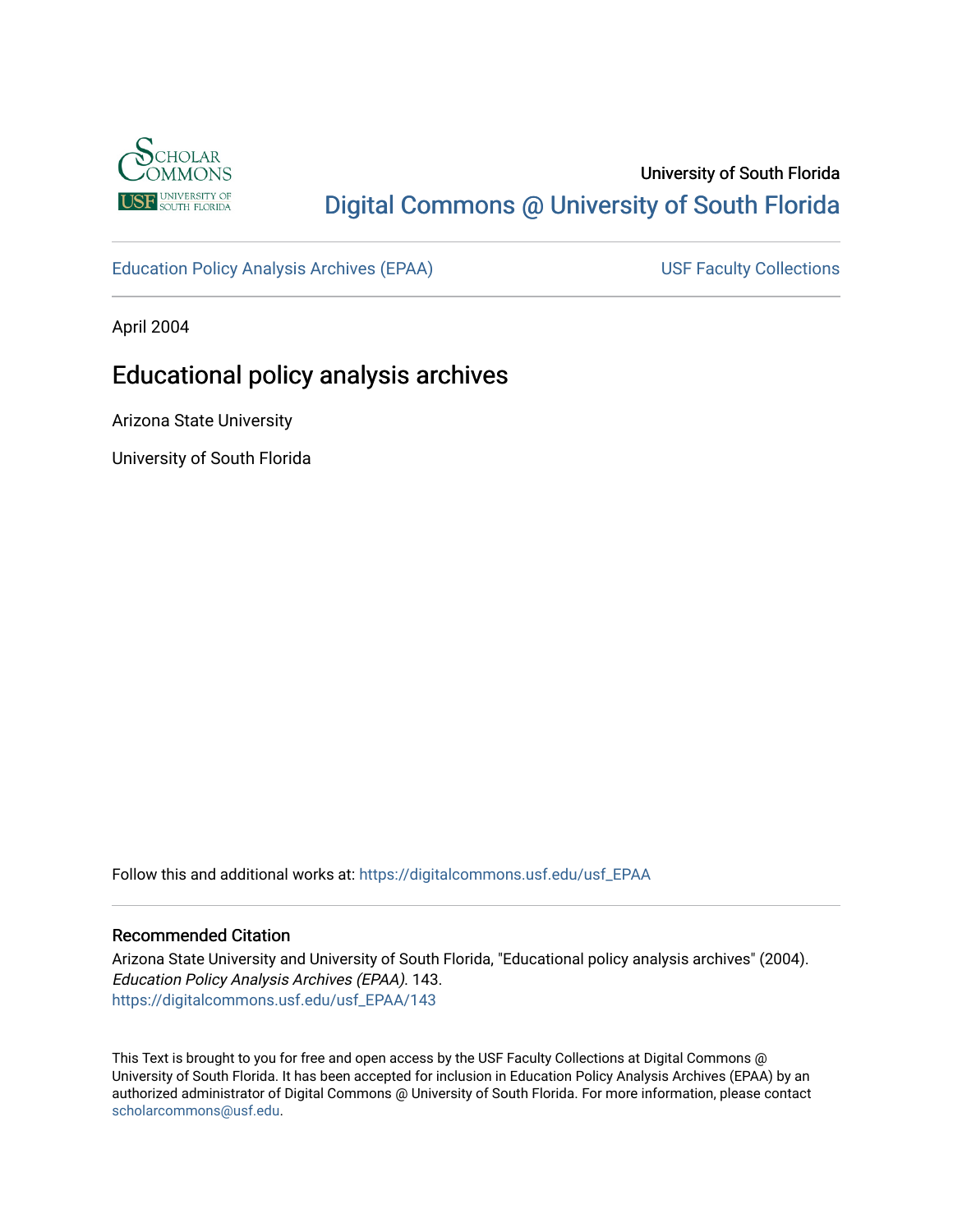# **EDUCATION POLICY ANALYSIS ARCHIVES**

A peer-reviewed scholarly journal Editor: Gene V Glass College of Education Arizona State University

Copyright is retained by the first or sole author, who grants right of first publication to the **EDUCATION POLICY ANALYSIS ARCHIVES**. **EPAA** is a project of the Education Policy Studies Laboratory.

Articles appearing in **EPAA** are abstracted in the Current Index to Journals in Education by the ERIC Clearinghouse on Assessment and Evaluation and are permanently archived in Resources in Education.

**Volume 12 Number 16 April 10, 2004 ISSN 1068-2341**

### **Education and Alternate Assessment for Students with Significant Cognitive Disabilities: Implications for Educators**

### **Mary C. Zatta Perkins School for the Blind**

### **Diana C. Pullin Boston College**

Citation: Zatta, M., Pullin, D., (2004, April 10). Education and alternate assessment for students with significant cognitive disabilities: Implications for educators. Education Policy Analysis Archives, 12(16). Retrieved [Date] from http://epaa.asu.edu/epaa/v12n16/.

### **Abstract**

State and federal mandates for education reform call for increased accountability and the inclusion of students with disabilities in all accountability efforts. In the rush to implement high-stakes education reforms, particularly those involving tests or assessments, the particular needs of students with severe cognitive disabilities are only now being addressed by policymakers and educators. For students with significant cognitive disabilities, implementation of alternate approaches to education accountability is increasing. At the same time, the challenges associated with successfully implementing alternate assessment programs are becoming more obvious. This paper describes some of the ways in which alternate assessment as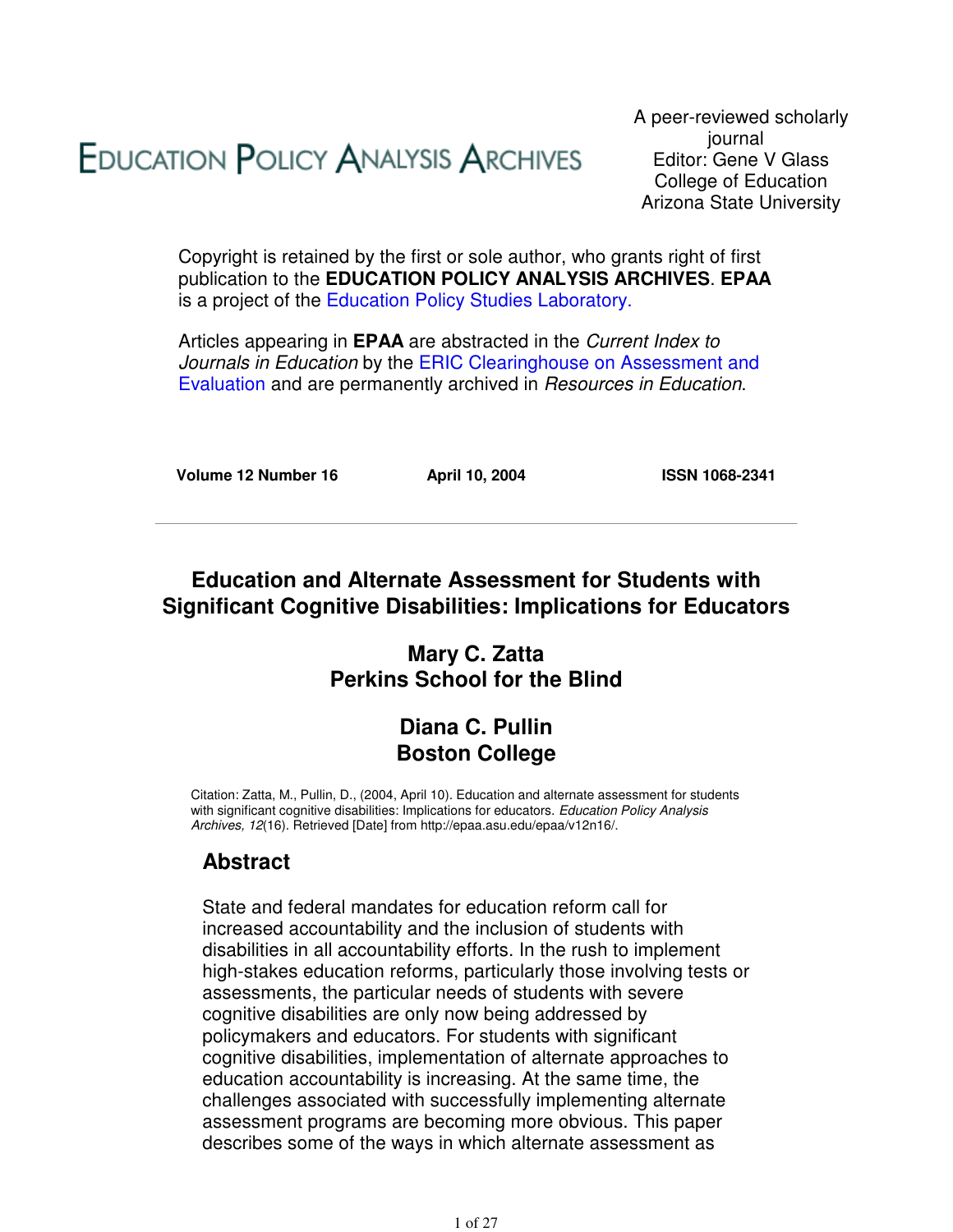part of standards-based education reform may impact students with significant cognitive disabilities. It provides an overview of state efforts to implement alternate assessments for students with significant cognitive disabilities, followed by an example of how one state has begun to implement alternate assessment through the Massachusetts Alternate Assessment (MCAS-Alt/ Massachusetts Comprehensive Assessment System Alternate). It reviews issues educators in all states will face in the participation of students with significant disabilities in alternate assessment programs, the content and form of alternate assessments, the validity and reliability of the assessments, and the role of teachers in the implementation of alternate assessment programs.

Education reform has become one of the paramount public policy issues in the nation. As policymakers and educators rush to rectify the many perceived shortcomings of our educational system by requiring more accountability, it is increasingly clear that many reforms have not, in fact, fully taken into consideration the particular needs of students with significant cognitive disabilities. For these students, the implementation of alternate approaches to education accountability is increasing. At the same time, there is limited guidance from research on how to appropriately implement alternate assessment and local educators have limited preparation in alternate assessment practices. This paper describes some of the ways in which alternate assessment as part of standards-based education reform may impact students with significant cognitive disabilities. It provides an overview of state efforts to implement alternate assessments for students with significant cognitive disabilities, followed by an example of how one state has begun to implement alternate assessment through the Massachusetts Alternate Assessment (MCAS-Alt / Massachusetts Comprehensive Assessment System Alternate). Then, it reviews some of the potential issues researchers and educators in all states will face in the participation of students with significant disabilities in alternate assessment programs, the content and form of alternate assessments, the validity and reliability of the assessments, and the role of teachers in the implementation of alternate assessment programs.

#### **Standards-Based Education Reform: Mandates for Accountability**

The current wave of education reform initiatives extends back to the mid-1980s, when national calls for dramatic change began to draw considerable public attention to the quality of schools and the need for increased accountability for educational outcomes (National Commission on Education,1983). Eventually, a movement calling for systemic reform of the nation's schools was born. This initiative focused upon an effort to impact all components of the educational process in an effort to achieve pervasive and meaningful change. The dissatisfaction with American education led to a shift in focus "from the process of education to the outcomes of the educational process" (Geenen, Thurlow, & Ysseldyke, 1995, p. 2). By the mid-1990s, the states began to establish educational standards and outcomes, often relying heavily upon the use of high-stakes tests to both define and measure educational progress. The U.S.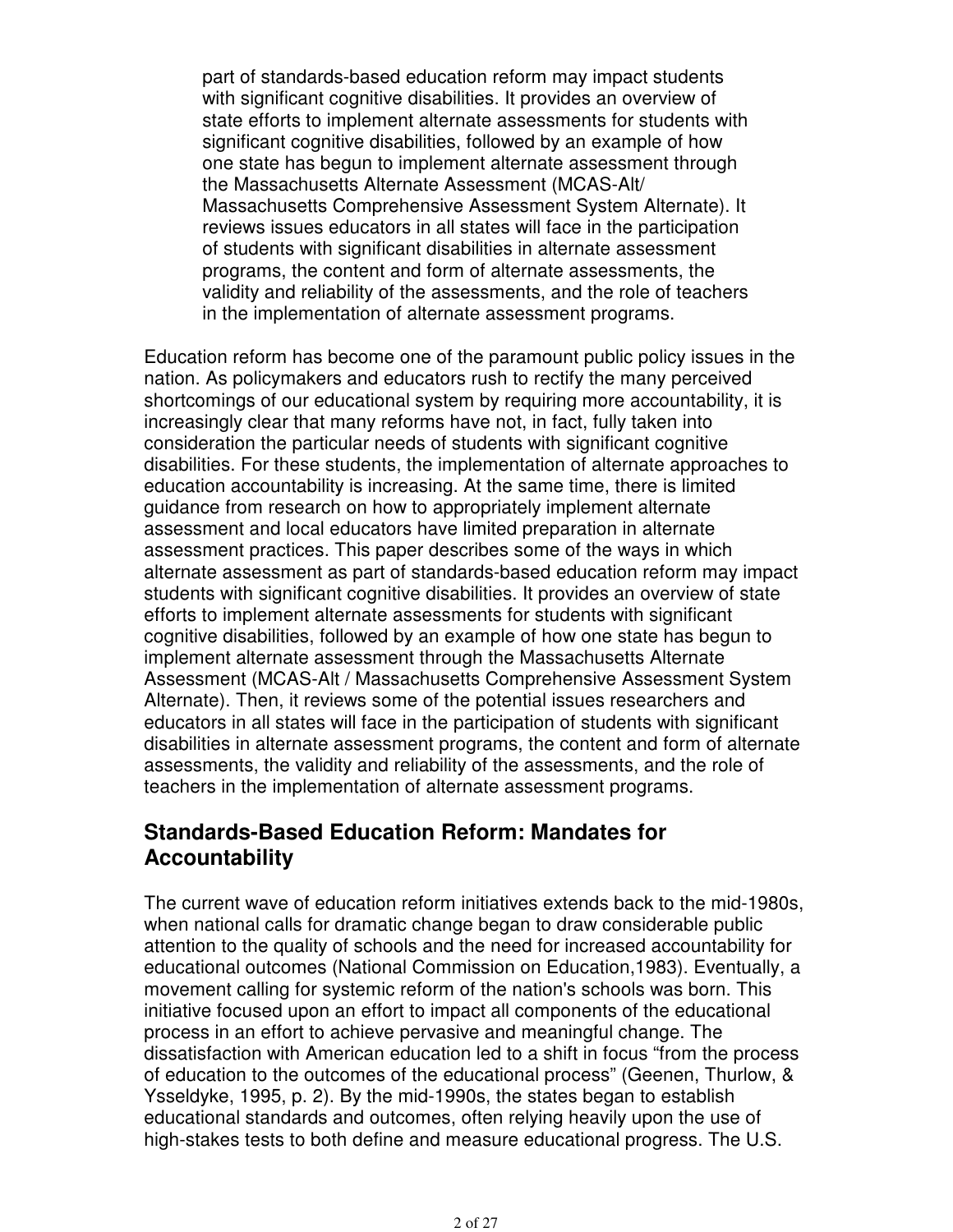Congress declared the importance of embracing the goal of ensuring that "all children can learn and achieve to high standards" and set out incentives to insure that all states pursued this goal (Goals 2000: Educate America Act of 1994 (P.L. 103-227). At about the same time, and for the first time, Congress declared in both its special education laws and its general legal requirements for elementary and secondary education that high standards and accountability should apply to all students, including students with disabilities (U.S. P.L. 103-227, Section 3(1), 1994; Title I of the Improving America's Schools Act (IASA) of 1994; Individuals with Disabilities Education Act (IDEA) of 1997). The 1997 amendments to the IDEA mandated the alignment of general and special education reform efforts (Guy, Shin, Lee, & Thurlow, 1999).

The IDEA'97 requires that children with disabilities be included in general state and district-wide assessment programs. The mandate underscores that accommodations be provided for students with disabilities to ensure appropriate participation in the assessment. Further, for those students with significant disabilities, IDEA '97 requires that each state provide an alternate assessment for those children who cannot participate in the standard State and district-wide assessment programs. Finally, the law places the responsibility upon each state for developing the participation guidelines and gives the IEP team responsibility for making determinations on the participation of each student in state assessment programs based on the state guidelines.

In the No Child Left Behind Act of 2001 (NCLBA) (P.L. 107-110), Congress reaffirmed and expanded its commitment to standards-based education reform. The new law requires annual testing of students in grades three through eight, calls for determinations whether schools are making "adequate yearly progress" in meeting academic standards, and encourages greater accountability for educational progress, including the use of sanctions and rewards. The NCLBA also addresses the participation of students with disabilities in these programs. In assessing adequate yearly progress, it calls for participation of no less than 95% of students with disabilities in either regular assessment or alternate assessment programs, reasonable adaptations and accommodations for students with disabilities, the use of valid and reliable measures for students with disabilities, disaggregated accountability reporting to focus on outcomes for students with disabilities, and meaningful reporting to parents of individual student results.

The essential components of all these recent reform mandates rest upon the use of content standards, performance assessments, and accountability. Initially, content standards were the main political tools of standards-based reform: "They define the breadth and depth of valued knowledge that students are expected to learn, and they are intended to reduce the curriculum disparities existing across schools and school districts" (McDonnell et al.,1997, p. 114; see also Ysseldyke, Thurlow, & Shriner, 1994). Performance assessment, however, became the mechanism for ensuring accountability in meeting academic content standards.

Accountability is central to standards-based reform and takes two forms: student accountability (assigns responsibility to the student) and system accountability (assigns responsibility to the educational system or individuals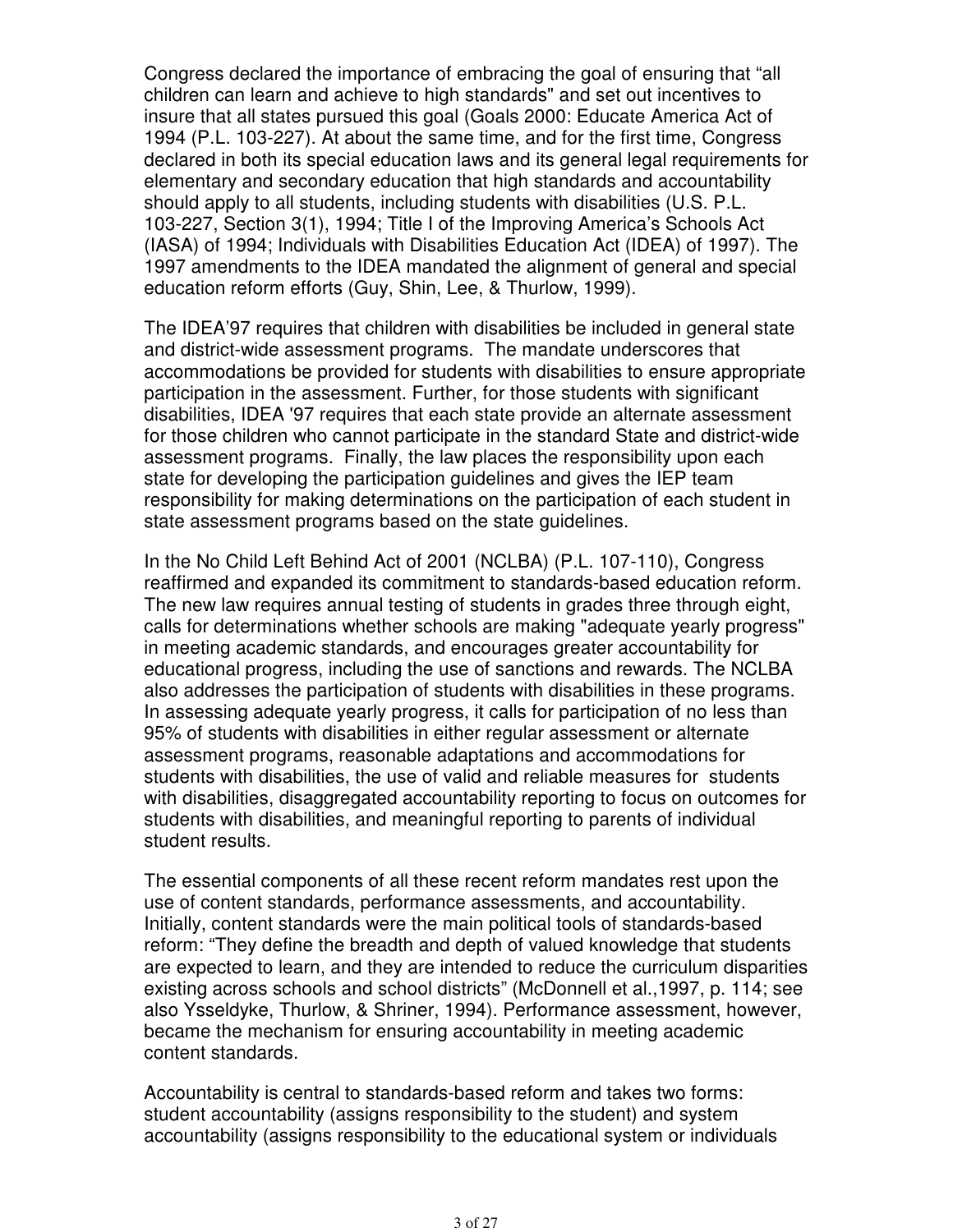within that system). "System accountability is designed to improve educational programs whereas student accountability is designed to motivate students to do their best" (National Center on Educational Outcomes, 2001). System accountability, defined as "a system activity designed to assure those inside and outside the educational system that schools are moving in desired directions" (p. 2), is most often measured by large-scale standardized tests (Ysseldyke, Olsen and Thurlow (1997). Student accountability is also most often attained through standardized tests and is many times linked to high school graduation or grade-to-grade promotion requirements. According to the National Center for Educational Outcomes, "all states have some type of system accountability, but not all states have student accountability" (National Center on Educational Outcomes, 2001).

Until recently, there has generally been a dual system of accountability - one for general education and one for special education (Sebba, Thurlow, & Goertz, 2000). Indeed, some would argue that for students with disabilities there was no systemic accountability at all (McDonnell, et al.,1997). Now, there is a push for a unified educational accountability system based upon the realization that "accountability is only realized when all children, including students with disabilities, are considered in the planning, development, and implementation" (Erickson & Thurlow, 1997, p. 1).

For students with disabilities, inclusion in the general system for student and system accountability is intended to insure full participation in the content and performance standards of general education. These goals began to be addressed as students with disabilities were included in state and local large-scale testing programs. For some, this participation required some accommodations or modifications to allow participation. However, for the much smaller population of students with significant disabilities, participation in large-scale assessment programs, even with accommodations or modifications is not appropriate. For the population of students with significant disabilities, alternate assessment systems are now being implemented to address the mandates for inclusion of all students in assessment and accountability programs. There are, however, significant challenges associated with the implementation of these alternate assessments.

Some of these challenges have been deliberated in the courts. Even the federal courts have become involved in struggles over alternate assessment. The courts have previously upheld the right of states and local districts to make high-stakes decisions, such as the award of a high school diploma contingent upon student test performance (Debra P.v. Turlington, 1981; Brookhart v. Illinois State Board of Education, 1982; Board of Education v. Ambach, 1983). However, the courts also specified that tests used for these purposes had to be valid and based upon content that students had a fair opportunity to learn. They also required, for students with disabilities, that IEPs should create appropriate opportunities for students to prepare for tests. Recently, a federal district court mandated that the State of California must insure that students with learning disabilities, including those under both IEPs and Section 504 plans, must be provided alternate assessments if they are unable to access the general test due to a disability (Chapman v. California Dept. of Ed., Feb 21, 2002).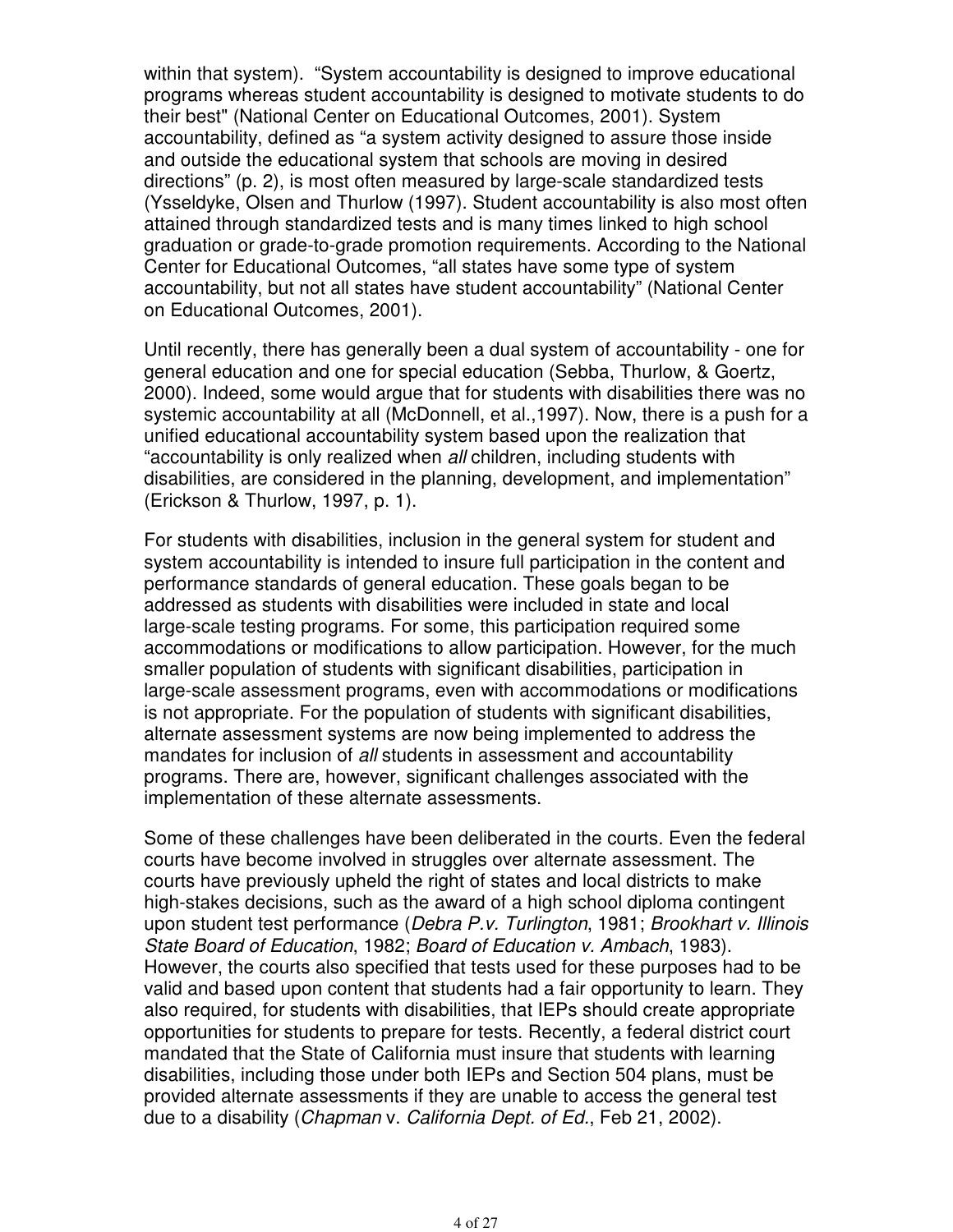## **Alternate Assessments – What are they?**

For students with disabilities for whom participation in the general assessment program with accommodations is not appropriate, educators have turned to alternate assessment programs. The term "alternate assessment" has been defined by Ysseldyke, et al. (1997) as "any assessment that is a substitute way of gathering information on the performance and progress of students who do not participate in the typical state assessment used with the majority of students who attend school" (p. 2). Alternate assessment is seen as an "approach to enable the educational outcomes of students with the most significant disabilities to be included in school and district accountability measures" (Kleinert, Haig, Kearns, & Kennedy, 2000, p. 53; see also Coutinho and Malouf (1993). Thompson, Quenemoen, Thurlow, and Ysseldyke (2001) provide examples of alternate assessments explaining that "alternate assessments typically involve some variation of what is sometimes called performance-based assessment, authentic assessment, or 'alternative' assessment, or with a collection of these tools, portfolio assessment" (pp. 80-81). As portfolio assessments have become more common for performance assessment, they have become more systematic. Student accomplishments are systemically sampled or collected over a period of time to assess student growth and attainment in content areas (Baker, 1993). Portfolios are now being measured against predetermined scoring criteria (Thompson, et al., 2001).

Most states have adopted a portfolio assessment model as their method of alternate assessment for students with disabilities (Thompson et al., 2001, ). Kentucky and Maryland have led the way in the implementation of alternate assessments. "Both of these states have used the idea of portfolio assessment as a means of gathering achievement information when students cannot participate in the general state assessments" (Rouse, Shriner, & Danielson, 2000, p. 89). However, the format for these assessments has been variable across the country (Thompson, et. al, 2001) and the research on implementation of these practices is thus far somewhat limited.

Carpenter, Ray & Bloom (1995) describe the benefit of portfolios in terms of their ability to provide concrete evidence of student work and progress toward annual goals and objectives. "The goal of these newer assessments is to more accurately depict what students can do, in more authentic or real-life contexts, and to focus classroom instruction on the development of problem-solving and higher-order thinking and writing skills" (Kleinert, Kennedy, & Kearns, 1999, p. 93). According to Thompson et al., (2001) and Choate & Evans (1992) there are numerous advantages to using a portfolio assessment model. These advantages include an increased ability for school districts to be accountable for all students, the ability to demonstrate student growth, an assessment process that is able to include all students on an individualized basis, a demonstration of student progress toward standards, and a "means of incorportating assessment and instruction relevant to functioning in the real world" (Choate & Evans, 1992, p. 9).

At the same time, there is growing recognition of some of the challenges posed by the use of portfolio assessments – difficulty with the implementation process,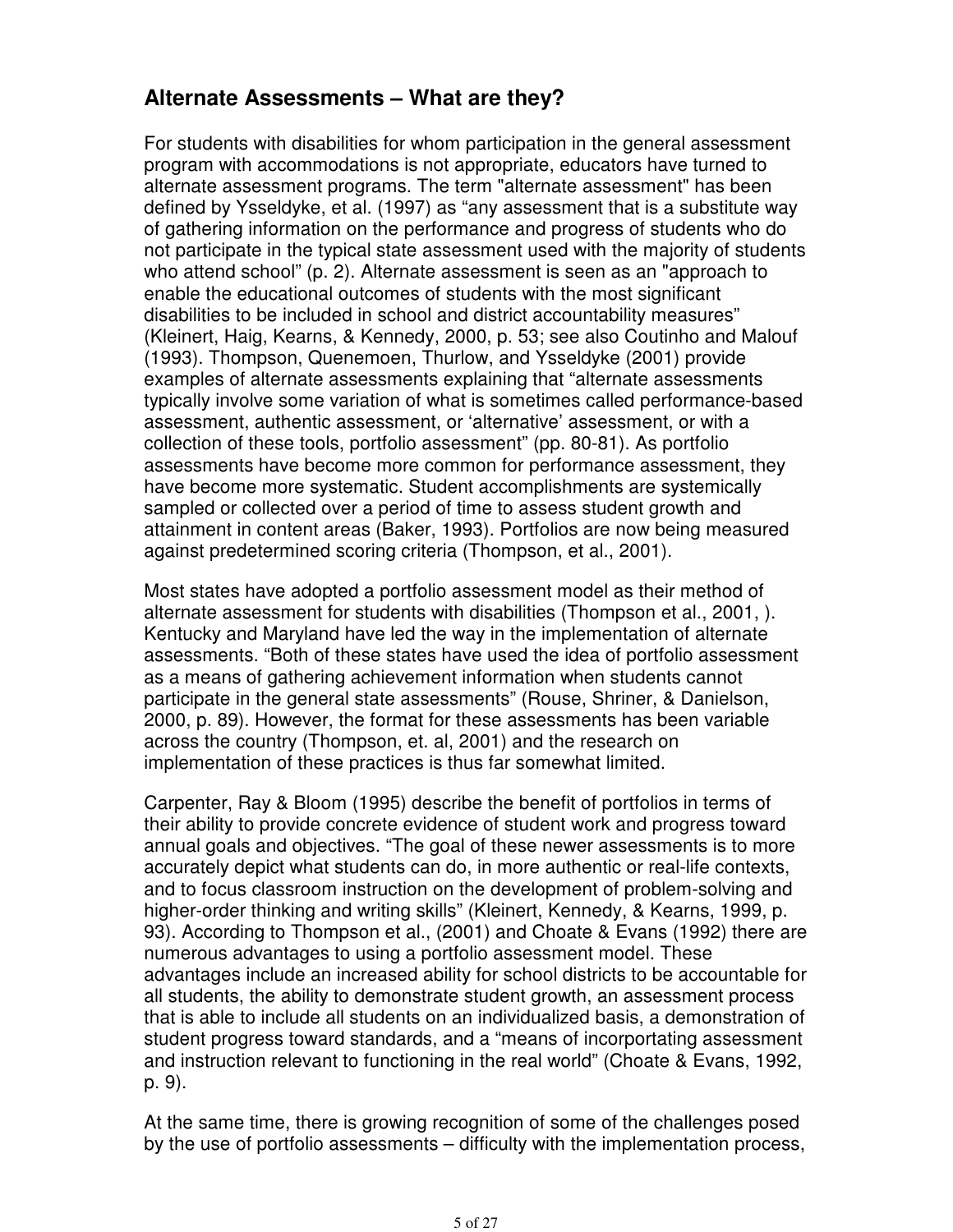scoring difficulty, problems with generalizability and comparability of results, and validity and reliability issues. Ysseldyke and Olsen (1997) warn that "there is little consensus on what constitutes a portfolio or how portfolios should be used in large-scale assessment" (p. 11). Another commentator (Maurer, 1996) speaks to the need for clarity regarding four specific issues about portfolio assessment: the purpose of portfolio assessment (why assess?), participation guidelines for portfolio assessment (who to assess?), alignment of the assessment with what is being taught (what to assess?), and the validity and reliability of the assessment (how to assess and score?). Each of these issues frames an essential set of questions for educators implementing alternate assessments.

**Why Assess?** The purpose or purposes of any assessment must be established at the outset. "Many of the technical issues presented by the conceptions of portfolio assessment in the literature could likely be resolved by clarifying the purpose of portfolios" (Nolet, 1992, p. 11). However, as Olsen (1998) noted in a review of state practices, "one of the common threads that runs through these documents is the need for states to establish a solid philosophical basis for alternate assessments before moving too far in to the details of development" (p. 1).

According to the National Center on Educational Outcomes, "the primary purpose for alternate assessments is to increase the capacity of large-scale accountability systems to create information about how a school, district, or state is doing in terms of overall student performance" (NCEO, 2000). In addition to these systemic accountability purposes, however, assessment results provide judgment or accountability information to the student and the parent (Maurer, 1996). These goals are not necessarily easily reconciled. For either systemic or student accountability, the basic premises of alternate assessments are the same. These assessments must be "designed to provide information relative to key performance indicators that represent the most essential features of the educational experience of students with disabilities" (Ysseldyke, Thurlow, Kozleski, & Reachly, 1998b, p. 14). Warlick (2000) discusses the importance of alignment of alternate assessments with each state's general assessment: "the purpose of an alternate assessment should reasonably match, at a minimum, the purpose of the assessment for which it is an alternate" (p. 18).

In most programs, assessments including alternate assessments are seen as "a matter of school accountability more than student accountability" (Kleinert et al., 2000, p. 53). However, in many states and local school districts, there are also high-stakes accountability consequences for students, such as the determination of the type of exit credential a student may receive. And, even when high-stakes consequences may be limited for individual students, the availability of alternate assessment evidence can be expected to play a key role in such critical activities as the formulation or revision of IEPs. Multiple uses of alternate assessments may be significant particularly if there are high stakes involved. States must ensure that portfolio assessments measure what they are intended to measure and recognize that if they are being used for multiple purposes (e.g., student accountability and school accountability) that what they measure is consistent with the purposes of the assessment. Failure to meet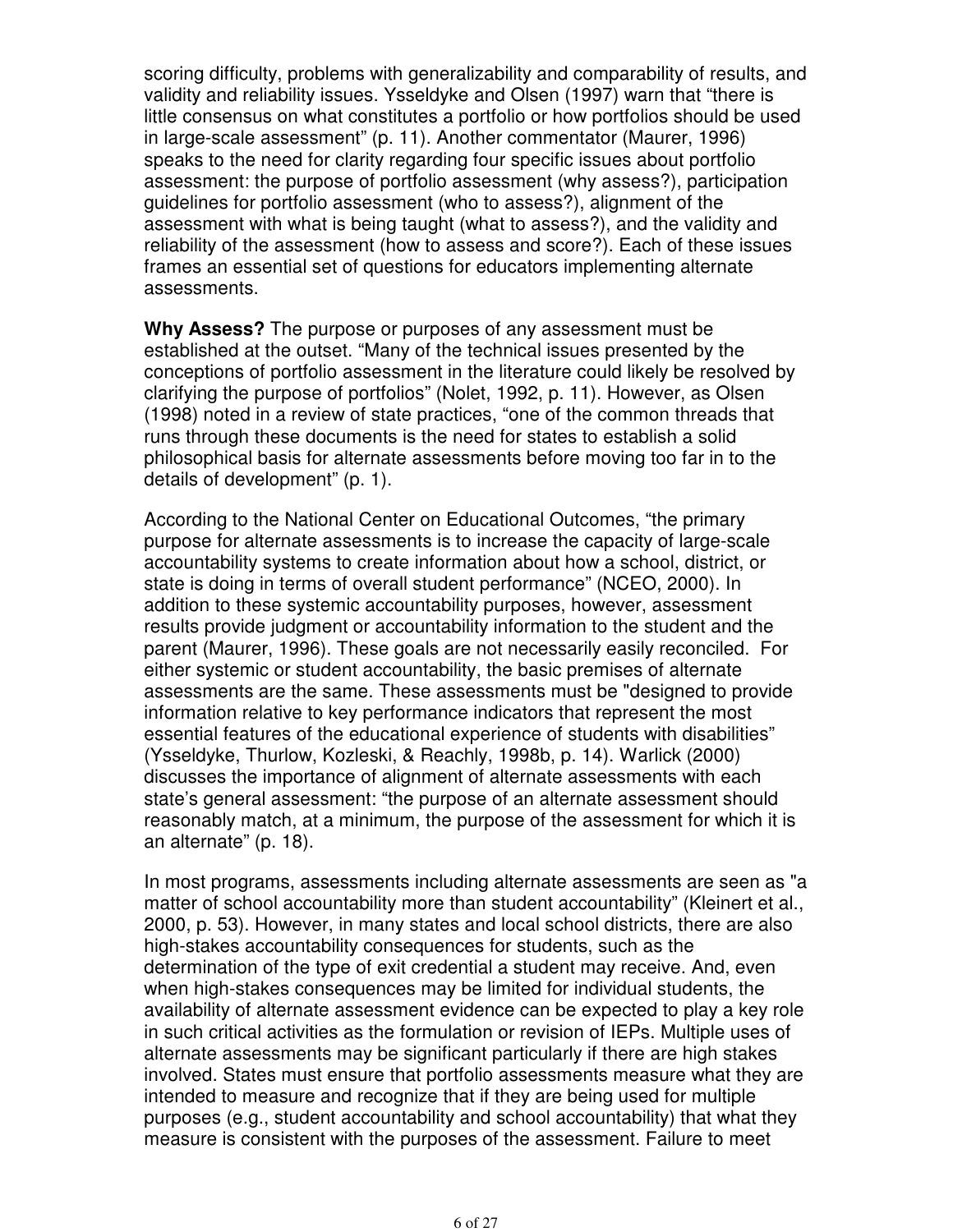these requirements may have a significant impact on the validity of an assessment.

**Who to Assess?** States must develop specific guidelines regarding participation in alternate assessment. Consistent with IDEA '97 requirements, Warlick and Olson's (1998) report demonstrates that in all 12 states they surveyed, the IEP teams are called upon to make the decisions regarding whether students will participate in the general education test or the alternate assessment and to document justification for this decision in the IEP. Appropriately, the task of specifying the criteria to be used in making these decisions are left up to the states. To date, numerous states have established participation guidelines. However, these guidelines are not consistent from state to state. Warlick and Olson's (1998) examined the practices in twelve states and found: 75% of the states use a curriculum focus criterion (i.e., unable to participate fully in the general curriculum, pursuit of functional or livings skills oriented curriculum, etc.) in determining participation. Sixty-seven per cent of the states cited the student's need for "intensive individualized instruction in order to acquire, maintain, or generalize skills" as a criterion for alternate participation (Warlick & Olsen, 1998, p. 10). In some states (59%) older students are permitted to participate in an alternate assessment "only if they are unable to complete the regular diploma program even with program adaptations" (Warlick & Olsen, 1998, p. 10).

There is an overall concern about how to institute an alternate assessment process without once again creating a mechanism that promotes a dual educational system or other unintended consequences. One challenge focuses upon weighing the balance between the systemic and the individual accountability goals associated with a program. At the ground level, when individual IEP participants are making decisions about whether to include a student in the standard or the alternate assessment system, the primary consideration is probably the individual needs of the student. However, the influences associated with systemic accountability also must be in play. This is particularly true when there is a high-stakes impact on the school, the district, or even the individual educators who work with the student, as is the case in the growing number of states now seeking to measure teacher accountability on the basis of student assessment performance.

When the costs associated with systemic accountability are high, there might be a press to have larger numbers of students with disabilities included in alternate assessment as a means of preventing their scores from being factored in with the rest of the scores from the standard assessment. This practice might make overall system performance seem higher. But, "placing a large number of students with disabilities in an alternate assessment program.... could help perpetuate the separate system that has been a concern for many" (Warlick & Olsen, 1998, p. 3). And, certainly far from clear at this time is the impact of what might be viewed as a slight Congressional pull-back in the No Child Left Behind Act of 2001 from the previous commitment to participation of all children to allow only 95% participation in determining systemic accountability, or "adequate yearly progress".

**What to Assess**? The advocacy for curriculum standardization is a critical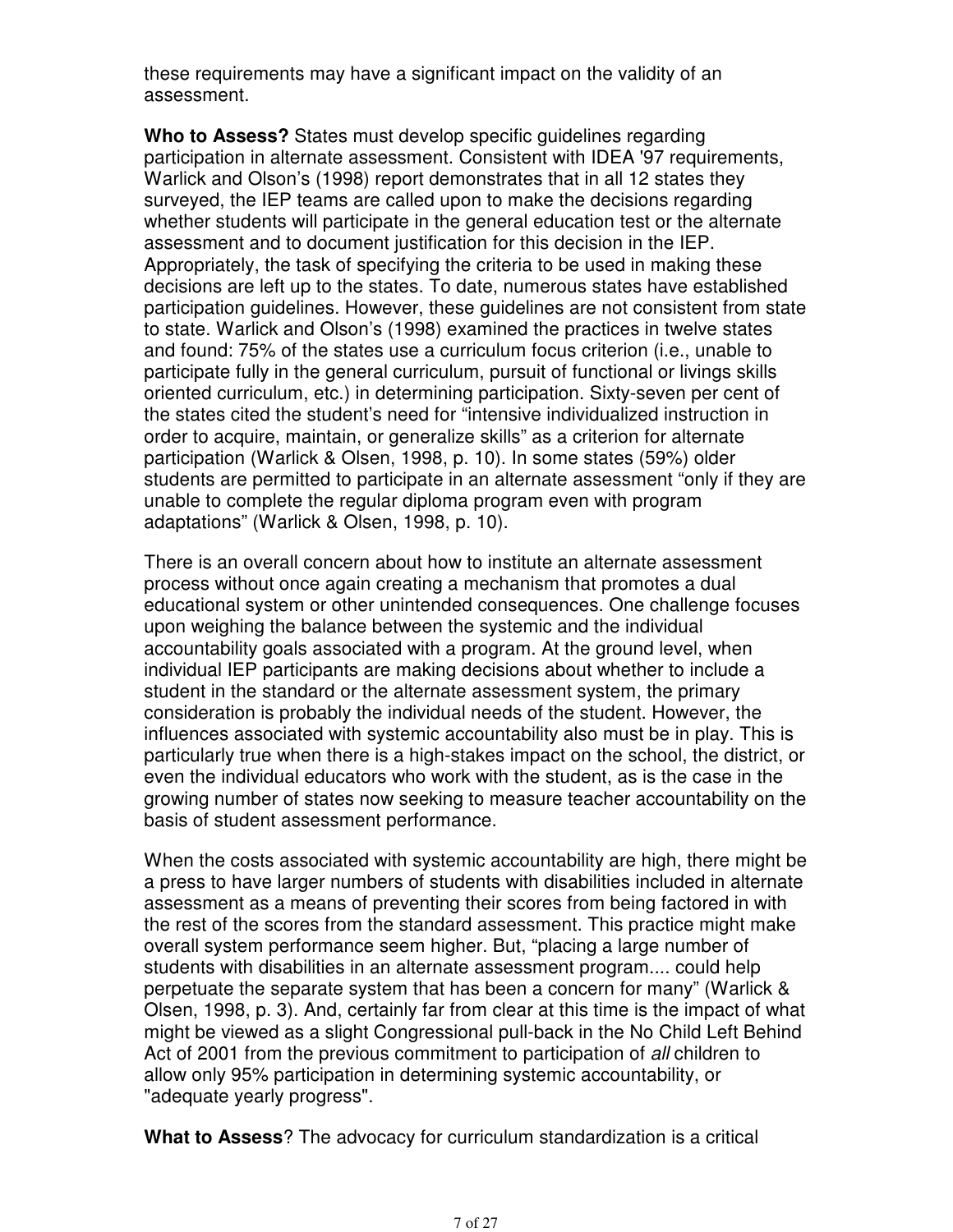component in the current reform movement. Yet, this point of view is not without problems. McIntyre (1992) saw the emphasis on curriculum standardization as a problem for special education in that it "would hinder individualization in special classes" (p. 7). Ysseldyke, Thurlow, & Geenen (1994) emphasize that the successful participation of students with disabilities is dependent on states developing "outcomes that are comprehensive and broad enough to be meaningful for all students" (p. 5). McDonnell, et al. (1997) also articulate a need for attention to the specific curricular needs of students with significant cognitive disabilities: "the degree to which a set of content standards is relevant to their valued educational outcomes and consistent with proven instructional practices will determine how successfully they will participate in standards-based reform" ( p. 114).

In order to achieve comprehensive and broad outcomes without lowering standards, consensus must be reached among stakeholders on both standards and outcomes. McDonnell et al. (1997) describe the conflicts resulting from the differing assumptions of standards-based reform and special education and conclude that the successful participation of students with disabilities in standards-based reform will depend on the alignment between these assumptions. Standards-based reform has been built around a specific set of assumptions about curriculum and instruction, embodied in the content and performance standards that are central to the reforms. Special education, for its part, has been built around a set of assumptions about valued post-school outcomes, curricula, and instruction that reflect the diversity of students with disabilities and their educational needs. (McDonnell et al., 1997). Most parents and special educators agree that a functional curriculum approach is essential for students with severe cognitive disabilities. If the alternate assessment system can align with the general curriculum without precluding a simultaneous focus on functional life skills, how do we ensure that alternate assessment is appropriate and comprehensive and maintains a philosophical focus geared toward a unified education approach (i.e., no separate focus for special education)?

While there is a strong sentiment against the development of "separate standards" for the small percentage of the student population composed of students with significant disabilities (Ysseldyke & Thurlow, 1999), states have taken a range of approaches to alternate assessments. "Some states and districts focus very narrowly on specific academic standards, whereas others take a broader approach and include many functional or life skills within their standards for all students" (Thompson, et al., 2001, p. 22). One of the most prevalent concerns is about the "cost" of an academic focus for students who have participated in a more "functional" or "practical" program. Guy, et. al. (1999) addresses this concern "that students with disabilities may be merged into a system that has a heavy focus on academics, often to the exclusion of more applied and vocational kinds of skills, (the result of which) threatens what has been working for students with disabilities" (p. 78). Two leaders in the implementation of alternate assessment, the states of Kentucky and Maryland, while basing the assessment criteria on the core learning outcomes identified for all students, "clearly attempted to address the functional skill needs of students in their respective alternate assessments" (Kleinert et al., 2000, p. 57). A national study in 2000 reported this range of approaches by states: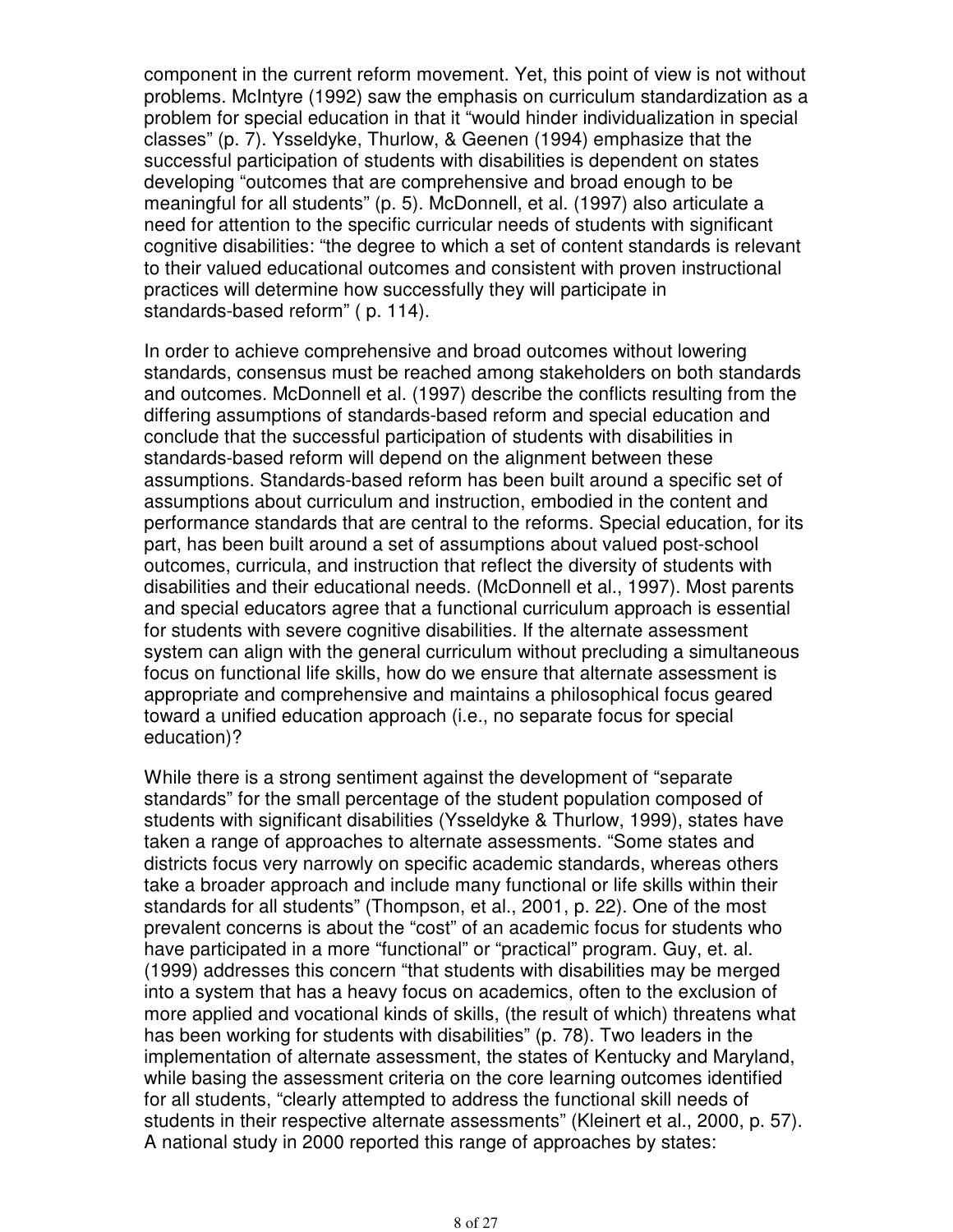• alternate assessments encompass general education standards in 28 states;

• alternate assessment in 7 states assess standards with an additional set of functional skills;

• two states have two alternate assessments - one that assesses general education standards at lower levels and one that assesses functional skills;

• alternate assessments in 3 states were developed based on functional skills and then linked back to state standards; and

• nine states based their alternate assessments on functional skills only with no alignment to state standards (Warlick, 2000).

The different possibilities open in selecting the content of alternate assessments present several challenges for educators. The possible tensions between student accountability purposes and systemic accountability purposes must be addressed. The extent to which inclusion for students with significant disabilities in the content standards of general education must be determined. States must continue to address these issues as they refine their standards-based reform efforts. States must continue to evaluate whether or not a dual education system is being perpetuated while at the same time examining the impact of content standards on students with significant disabilities.

**How to Assess and Score?** For any assessment, it is important to ensure that the resulting scores are accurate, reflect the information the assessment was intended to collect, and are meaningfully linked to teaching practice. In a report compiled by Quenemoen, Thompson and Thurlow (2003), comparing the assumptions and values embedded in the scoring criteria used in five states for their alternate assessments, discuss the importance of teachers having an understanding of "the stated and embedded scoring criteria" (p. 41). They caution states to keep in mind that "alternate assessments are a much more recent development than regular assessments (Quenemoen et al., 2003, p. 41)" and as such, advocate the necessity of ongoing debate and discussion regarding the underlying assumptions as they relate to students with significant cognitive disabilities and the impact of those assumptions on the scoring criteria.

The struggles involved in establishing reliable and valid test results are evidenced throughout the literature. Even without the particular complications associated with the alternate assessment of students with disabilities, one leading commentator on testing and assessment has noted that all types of performance assessment "present a number of validity problems not easily handled with traditional approaches and criteria for validity research" (Moss, 1992, p. 230). Other commentators have noted political problems associated with performance assessments: "If performance assessments are to gain any credibility with students, parents, and the community, they need to be reliable, valid, and generalizable. If we as a profession do not establish these traits, then performance assessments will, in time, come under the same type of attack that standardized tests receive today" (Maurer, 1996, p. 111).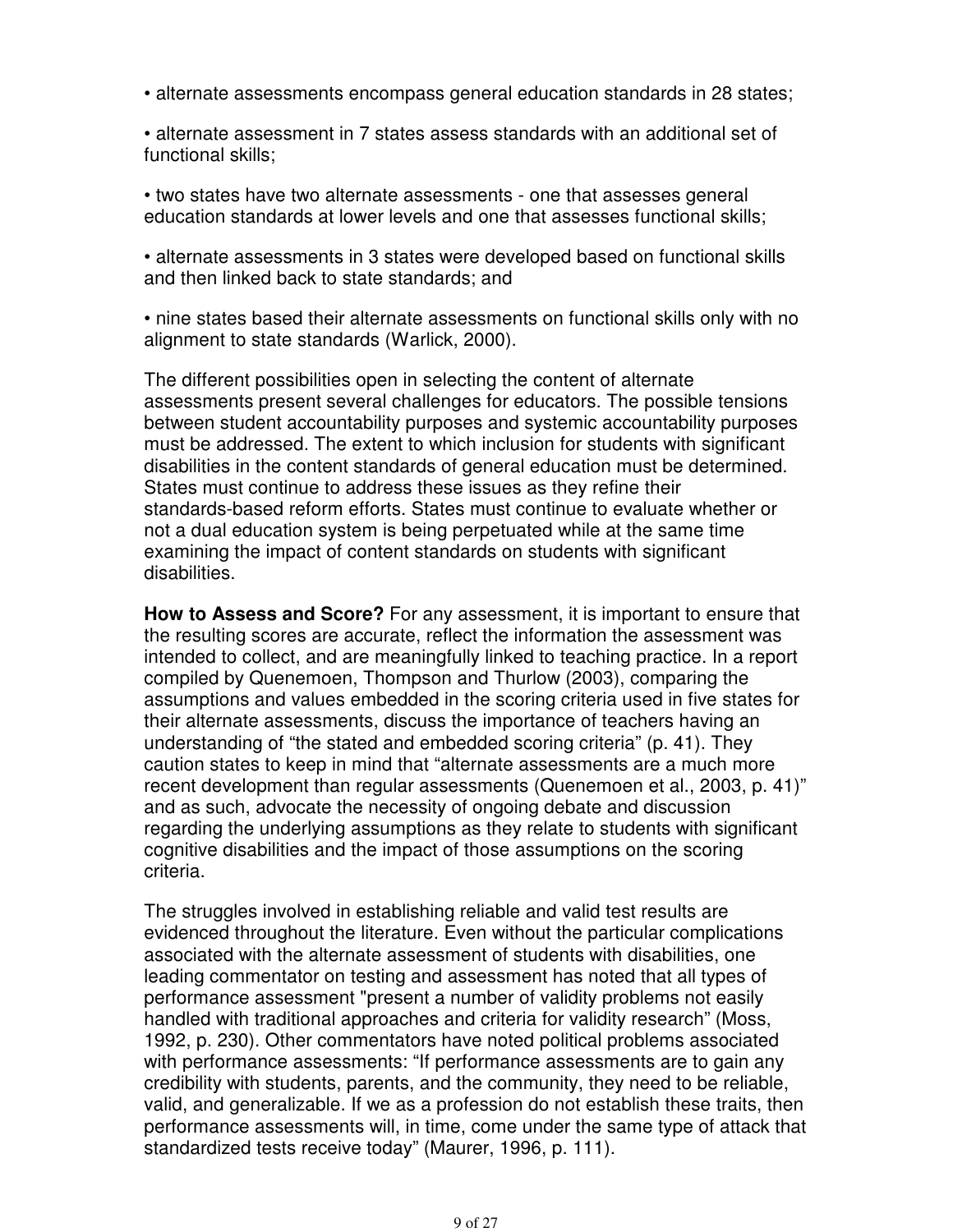Clearly, the concerns regarding validity and reliability have a critical impact for systemic and student accountability. Given the timelines involved in meeting federal mandates concerning both accountability and the inclusion of students with disabilities, the time required to establish reliability and validity has been short and the expertise on how to do so not widely available (Heaney & Pullin, 1998). The American Educational Research Association (AERA), American Psychological Association (APA), and the National Council on Measurement in Education (NCME) have set the professional standards of practice for educational and psychological testing in their publication Standards for Educational and Psychological Testing (1999). While these requirements do not include extensive discussion of performance assessment issues, they do establish benchmarks for validity and reliability determinations that should be taken into account by educators implementing alternate assessment systems.

The Test Standards define validity as "the degree to which evidence and theory" support the interpretations of test scores entailed by proposed uses of tests...the proposed interpretation refers to the construct or concepts the test is intended to measure" (AERA, APA, & NCME, 1999, p. 9). Caution must be taken when determining the types of evidence that might be incorporated into a portfolio or other performance assessment. "Important validity evidence can be obtained from an analysis of the relationship between a test's content and the construct it is intended to measure" (AERA, APA, & NCME, 1999, p. 11). The evidence or work samples included in an assessment must support the construct or concepts being measured and they must be sufficient and relevant. Miller and Legg (1993) reference "eight criteria that need to be studied for serious validation of alternative assessments: intended and unintended consequences of test use, fairness, transfer and generalizability, cognitive complexity, content quality, content coverage, meaningfulness, and cost and efficiency" (p. 10).

The Test Standards (AERA, APA, & NCME, 1999) define reliability as "the consistency of such measurements when the testing procedure is repeated on a population of individuals or groups" (AERA, APA, & NCME, 1999, p. 25). After performance assessment results are collected, someone has to judge student responses and determine whether they meet the requisite educational standards. In scoring portfolio assessments, judges determine an individual's score based on defined criteria or scoring rubrics. "Inter-rater reliability is also necessary in alternative assessments because the scoring procedures are usually subjective" (Miller & Legg, 1993, p. 11). Inter-rater scoring reliability plays an important role in establishing the validity of an assessment and is therefore, subject to rigorous technical requirements. "In such cases relevant validity evidence includes the extent to which the processes of the observers or judges are consistent with the intended interpretation of scores" (AERA, APA, & NCME, 1999, p. 13). Establishing the reliability of such judgments on a large-scale assessment program has already been identified as a significant challenge (Shepard, 1992); many more issues arise when alternate assessments are being administered.

Vermont was one of the first states to use portfolio assessments on a large-scale basis for all students, including those with disabilities. Koretz,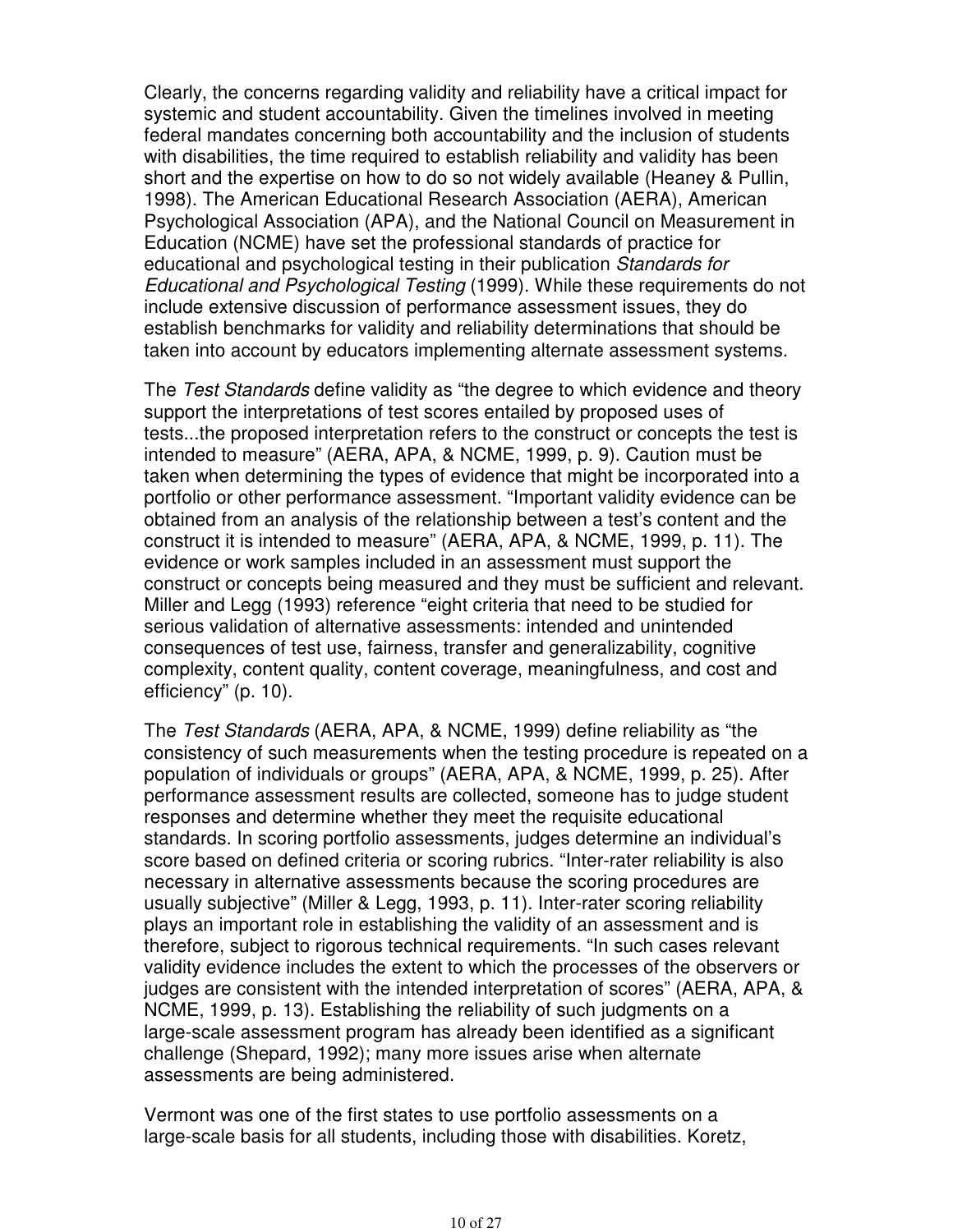McCaffrey, Klein, Bell, & Stecher (1993) evaluated the 1992 Vermont Portfolio Assessment program and found disappointing reliability coefficients. In Kentucky, another state on line early with these assessments, there was an early finding that "there remains much work to be done around issues of reliability of scoring procedures" (Elliott, 1997 p. 106; see also Koretz & Hamilton, 2000). Sailor (1997) found that "the Kentucky experiment with Alternate Portfolios is plagued with predictable problems of reliability of judgment across independent scorers" (p.103). In Kentucky, portfolios were scored initially by the teachers administering them. This led to a concern regarding subjectivity, especially because Kentucky's statewide assessment system was a high stakes system. Schools in Kentucky are subject to rewards and sanctions based on the assessment scores. When an assessment system is a high stakes system, it is subject to even greater scrutiny regarding validity and reliability because of the ultimate "cost", or consequences, of the assessment results. The inter-rarer reliability in Kentucky has shown a substantial increase since the mandate that every alternate portfolio "be blindly and separately scored by two trained scorers and that all disagreements be reconciled through a third, state-level scoring" (Kleinert, et al., 2000, p. 60).

Another significant issue regarding the validity and reliability of the alternate assessment are issues of whether or not the portfolio is a reflection of the student's work or the teacher's abilities. A statewide teacher survey conducted by Kleinert, et al., (1999) noted a concern regarding "the extent to which the alternate assessment was more of a teacher assessment than a student assessment" (p. 93). In portfolio assessment the resulting product to be judged for accountability purposes is a compilation of the student's work. Students with significant disabilities are typically reliant on teachers to assemble their portfolio. The question arises as to the degree the resulting product is more reflective of the teacher's expertise in assembling a portfolio that meets the requirements of the scoring rubric than the capabilities of the student. Is the resulting score a measure of the student's ability and achievement or the teacher's ability to assemble a portfolio to meet the specifications of the assessment? In the Kentucky statewide teacher survey, teachers' comments indicated a concern that "teacher creativity/work is a greater factor in determining the ultimate score than is student learning" (Kleinert et al., 1999, p. 98).

The mandates for available and persuasive validity and reliability evidence are clear. But it is also evident, given the scientific complexity of obtaining such evidence, that there would be problems in this regard. The press of limited time to implement the new systems, coupled with lack of guidance on how to obtain defensible validity and reliability evidence, placed educators in the position of proceeding without appropriate safeguards in place. The professional standards of practice call for validity and reliability evidence before a program is made operational (AERA/APA/NCME, 1999). Without such persuasive evidence, the research community and professional vendors are obligated to mobilize quickly to address the need for this information. This research will probably require the combined efforts of both the special education community and testing and assessment professionals. The lack of persuasive technical data on the defensibility of alternate assessments at present suggests the need for great caution in implementing any high-stakes consequences for either individual or systemic accountability as a result of alternate assessments.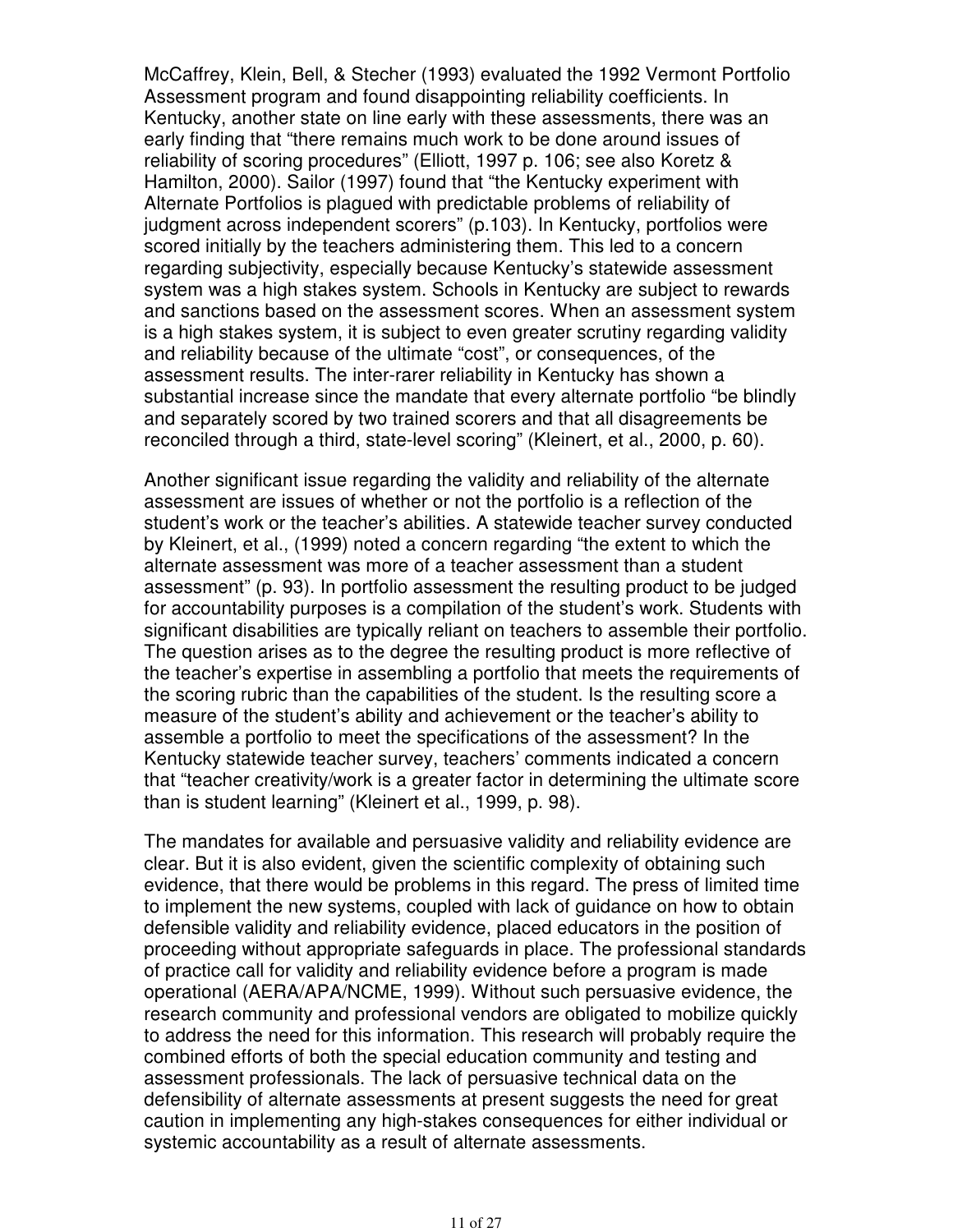## **Challenges Faced by Teachers Administering Portfolio Assessment**

Despite the fact that the intent is that an alternate assessment portfolio be assembled as much as possible with the input of the student, it is clear that the students for whom the portfolio assessment is appropriate (e.g., students with significant cognitive disabilities) may be limited in their ability to provide such input. As a result, the composition of each student's portfolio is likely to be highly reliant on the expertise and training of the student's teacher. Teacher background can impact student performance in two ways: teacher capacity in providing instruction covered in the assessment and teacher capability in assembling student portfolios. Either or both factors have a powerful impact on student performance.

Studies of the assessment of students with disabilities indicate that special educators often lack familiarity with the content and knowledge, or content standards, covered on assessments (DeStefano, Shriner, and Lloyd, 2001). Content coverage in a high-stakes assessment context can be a challenge for all teachers. However, it can be a particular challenge when the inclusion of students with disabilities, particularly those with significant disabilities, have had limited prior exposure to the general education curriculum.

According to research conducted elsewhere by Kleinert, et al., (1999) "the alternate portfolio process seems more focused on an assessment of the teacher than on the student." (p. 97) This study highlights the need for further analysis regarding the "extent to which teacher experience, scope, and recency of teacher training, or other salient teacher characteristics were related to reported adoption of instructional practices and teacher perceptions of the benefits of the alternate assessment to their students." (Kleinert, et. al, 1999, p. 97)

There does appear to be some evidence that teachers with greater experience, expertise and training are likely to produce a portfolio which receives a higher score than a teacher new to the process of producing an alternate assessment for the first time. Kleinert, et al., (2000) raised this question in their research: "to what extent did teacher (e.g., experience, amount of training) and instructional (amount of student involvement in the construction of the portfolio) variables predict the portfolio score?" Thompson et al., (2001) identify the issue of teacher training and experience regarding performance assessment as the key to improved results for teachers and students. Numerous authors have discussed the importance of teacher experience and training in portfolio use (Thurlow et al., 1998, Coutinho & Malouf, 1993, Harris & Curran, 1998).

Harris and Curran's (1998) study regarding the impact of knowledge, attitudes and concerns about portfolio assessment looked specifically at the impact on special educators. Their research findings indicate "if special educators are to use portfolios in ways that provide maximum benefits to their students, then they need to have greater knowledge about portfolios" (Harris & Curran, 1998, p. 92). According to Worthen (1993) "the classroom teacher is the gatekeeper of effective alternative assessment." (p. 447) Worthen (1993) further states: "to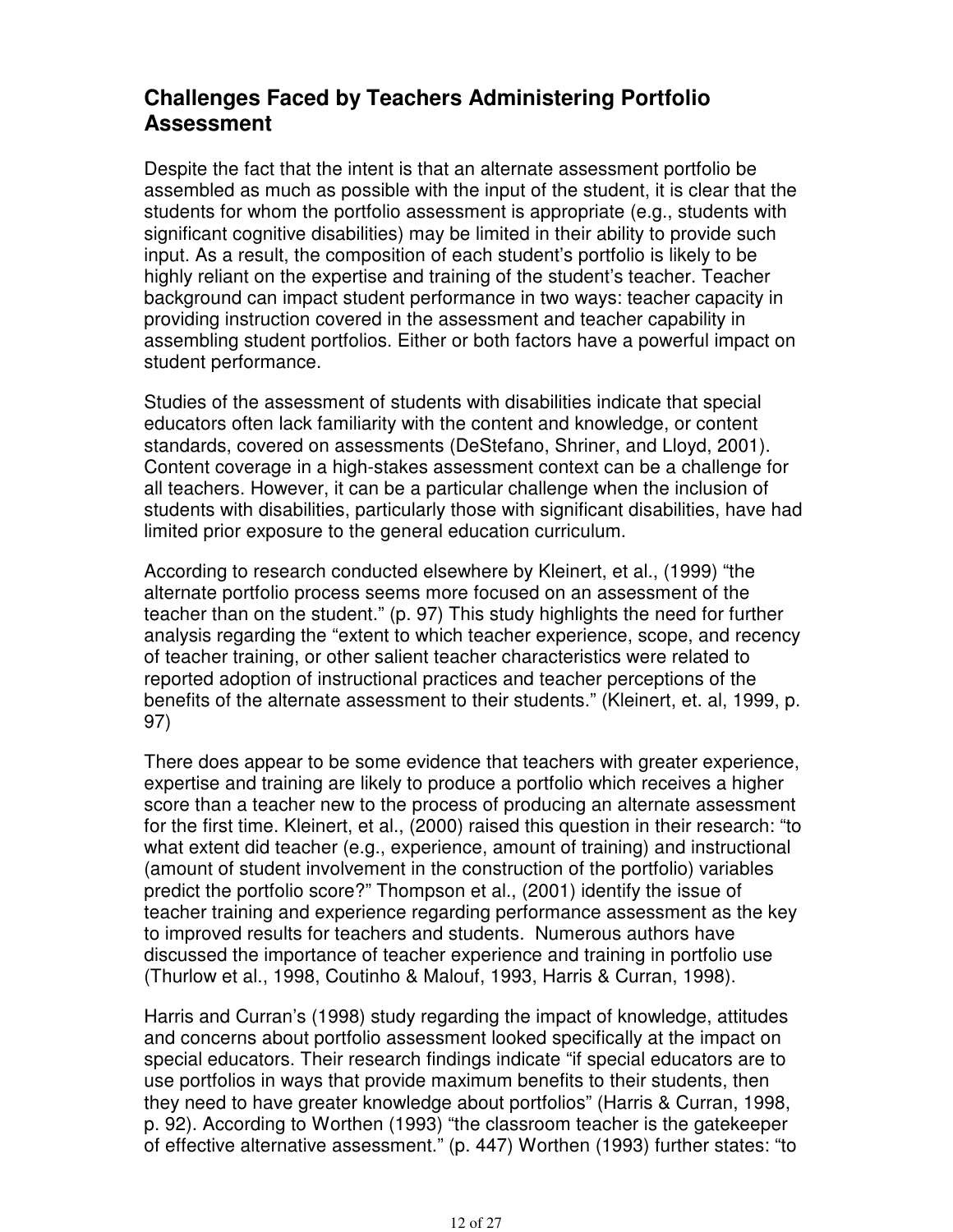a much greater degree than in traditional assessment, the quality of alternative assessments will be directly affected by how well teachers are prepared in the relevant assessment skills." (p. 448)

In addition, teacher attitudes toward the use of portfolio assessment may be impacted by training and experience ( Harris & Curran, 1998, Cheong, 1993). According to Harris and Curran (1998), "teachers who are trained and experienced in portfolio use have highly positive attitudes towards them" (p. 84). Given the current, and growing, critical shortage of qualified special educators (Donovan &Cross, 2002; McLaughlin, Artiles & Pullin, 2001), the extent of teacher expertise in both special education and alternate assessment will be a problem with growing implications.

Turner, Baldwin, Kleinert, and Kearns (2000), discuss the impact of teacher understanding of the scoring rubric and the resulting impact on student scores. According to Turner, et al., (2000), "understanding the scoring rubric may allow some teachers to represent quality indicators that are not actually apparent in the classroom" (p. 74). These authors articulated a possibility that teachers could inflate performance on a portfolio assessment. (Turner et al., 2000). This possibility raises significant concern regarding both validity and reliability issues arising from the fact that a portfolio assessment could be administered to the same student by two different teachers and result in entirely different scores. These two widely different scores could result from simple fundamental differences in the teachers' understanding of the requirements in the scoring rubric, as well as the teachers' familiarity with the individual student. All of these factors present considerable questions about the validity and reliability of inferences made about portfolio assessment.

Harris and Curran (1998) also articulate a number of "practical" problems affecting teachers using portfolio assessment. They identify these "practical problems as "the time involved, the cost, problems with planning portfolios, organizing and managing their contents, and selection of containers and storage" (Harris & Curran, 1998, p. 84; see also Kampfer, Horvath, Kleinert, and Kearns; Cheong, 1993). Turner et. al, (2000) offer an observation regarding the typical length of an alternate assessment when it is conducted in a portfolio format and the demand on teacher time. "As such, some teachers may not be willing to put forth the effort required to create a portfolio that accurately represents the student's current program" (Turner, et.al, 2000, p. 74). States must recognize that support must be provided for educators to ensure that the "practical" problems do not negatively impact the portfolio score.

Educators at the ground level are instrumental in the success of alternate assessment programs. They must know how to identify potential candidates for alternate assessment, the content standards covered in the assessment and how to teach that content, how to address participation issues in IEP meetings, how to compile portfolios, and how to make appropriate judgments about student performance. They must find a way to do this when the consequences of alternate assessment are linked to both student and systemic accountability and perhaps as well their own individual accountability. They must also find ways to accommodate the time and intellectual demands associated with alternate assessment in their already busy days. And, as the critical shortage of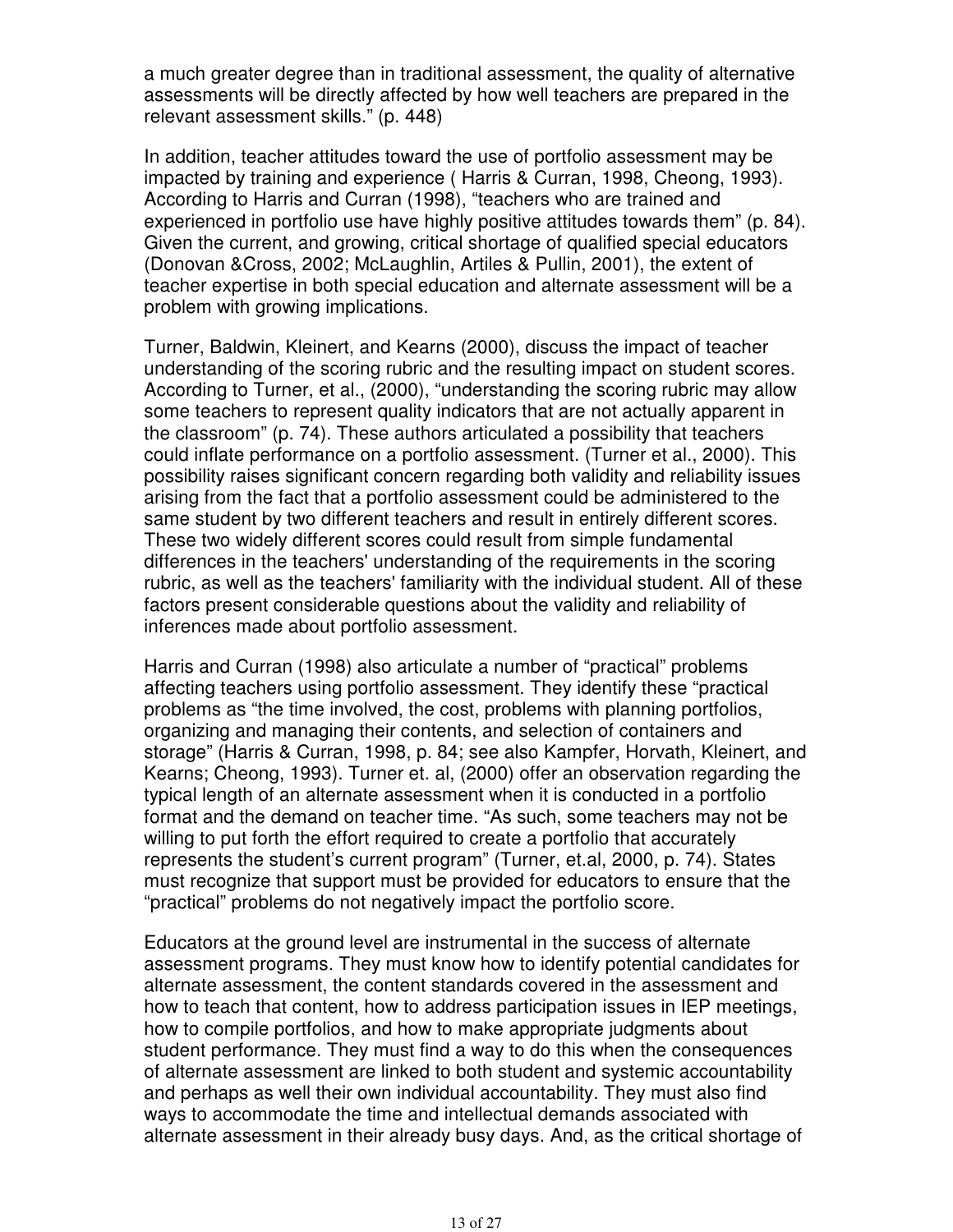qualified special educators continues to grow, there will probably be fewer and fewer local educators who have even a rudimentary special education background (McLaughlin, Artiles & Pullin, 2001), independent of an understanding of the assessment issues discussed here.

#### **Massachusetts' Implementation of an Alternate Assessment System: One State's Response**

 In response to national initiatives for education reform, many states passed their own reform legislation. A closer look at one state's efforts at alternative assessment, provides useful examples of the challenges educators face in the implementation of an alternate assessment program.

On June 18, 1993 the Massachusetts legislature enacted the Massachusetts Education Reform Act (MERA), which called for the creation of a statewide general curriculum in the major academic disciplines, school improvement plans and a new high-stakes assessment test tied to high school graduation (French, 1998). In response to federally imposed timelines, the Massachusetts State Board of Education began an ambitious implementation process for the MERA. A Five Year Master Plan organized five strategic goals which included eighty new initiatives. Among these initiatives was the development of the Massachusetts Curriculum Frameworks and the Massachusetts Comprehensive Assessment System (MCAS). Similar to other states statewide assessment systems, the MCAS is used for both systemic accountability (school and district performance indicators and potential state take-over of low performing schools or districts) and student accountability (individual student performance reports and high school graduation contingent upon acceptable MCAS performance). The MCAS is a large-scale, criterion-referenced testing system with provisions for accommodations for students with most disabilities.

For a student with disabilities, the IEP team is charged with determining whether the student 1) can take the standard MCAS under routine conditions, 2) can take the standard MCAS with accommodations, or 3) requires an alternate assessment. State guidelines instruct IEP teams in their decision-making based on the characteristics of a student's instructional program and local assessment (Mass. Dept. of Ed, 2002).

Massachusetts began the early stages of implementation of an alternate assessment system for students with significant disabilities in 1999. The state developed a portfolio-based assessment which was designed to measure student's knowledge of the key concepts and skills articulated by the general learning standards for all students set forth in the Massachusetts Curriculum Frameworks. This portfolio-based alternate assessment is known as the Massachusetts Comprehensive Assessment System – Alternate (MCAS-Alt). "The alternate assessment is intended for the very small number of students who are unable to participate in the standard MCAS due to the nature and severity of their disabilities" (Mass. Dept. of Ed, 2002, p. 16). For students with disabilities, "the purpose of the MCAS Alternate Assessment is to measure the achievement of these students on the Massachusetts Curriculum Framework learning standards in English Language Arts, Mathematics, Science and Technology/Engineering, and History and Social Science" (Mass. Dept. of Ed,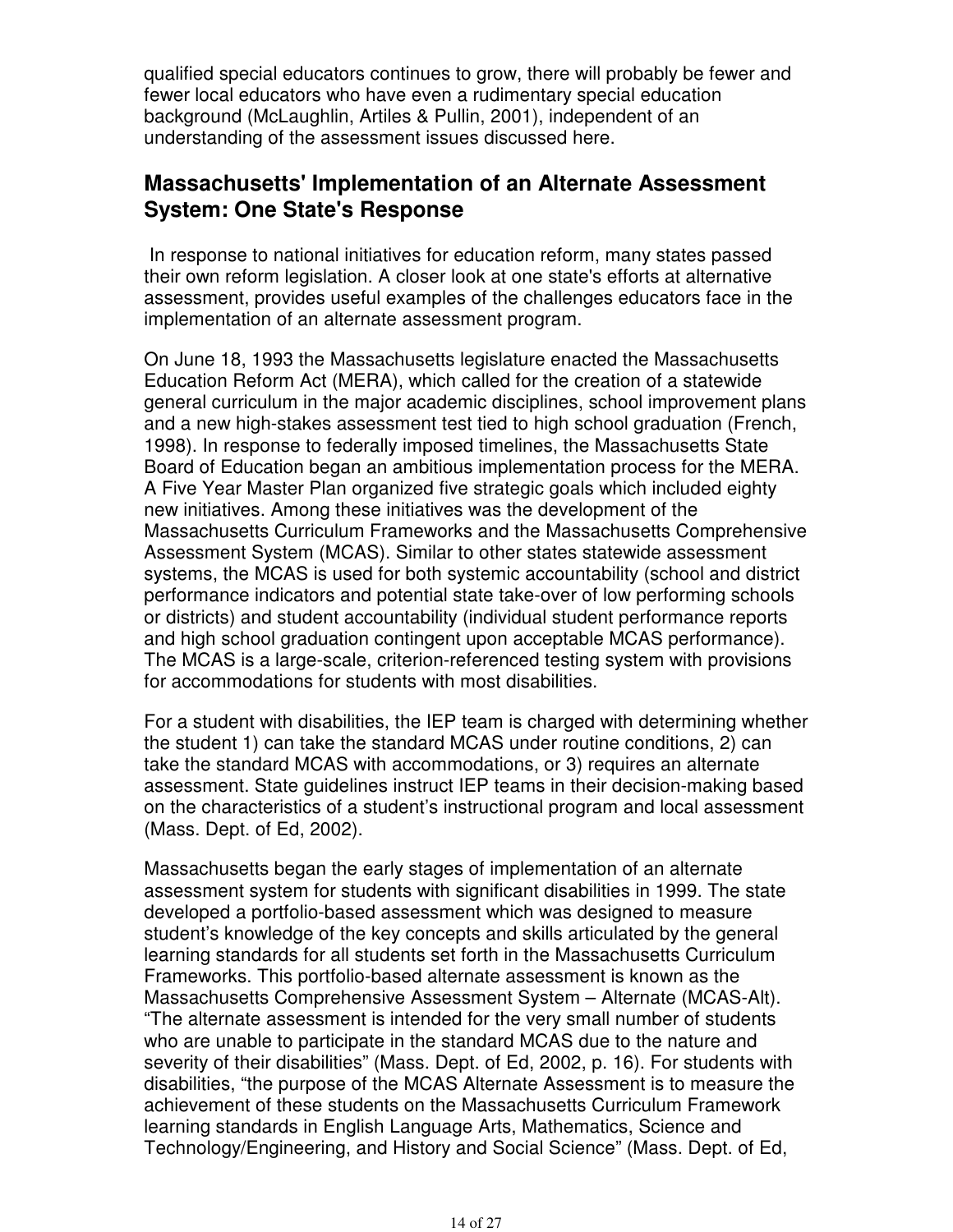2000, p. 3).

The MCAS-Alt requires the collection of a body of evidence that may include student work samples, instructional data on the student, videotapes, and other supporting information linked to instruction in the subject being assessed. The training materials for educators provided by the Massachusetts Department of Education include a scoring guide which is intended "to help teachers and students prepare high-quality portfolio entries." (Mass. Dept. of Ed, 2000, p. 23) According to the Massachusetts Department of Education, "the portfolio is developed over the course of the school year by the student, the student's teacher, and other adults in the school or program who work with the student" (Mass. Dept. of Ed, 2002, p. 16).

The Massachusetts alternate assessment system has been described by one of the leading researchers on the testing of individuals with disabilities as "leading the way in the assessment and reporting of students with significant disabilities who require alternate assessments" (Thurlow, as quoted by Mass. Dept. of Ed.,2003). An examination of this system provides the opportunity to highlight some of the particular challenges confronting educators in implementing these reforms for students with significant disabilities. In terms of Maurer's call for clarity, the goals of Massachusetts' alternate assessment seem, on their face, to be clear. But, the question remains whether the assessment can meet the validity and reliability requirements regarding alignment of the "assessment content and the construct it is intended to measure" (AERA, APA, NCME, 1999, P. 11).

When the state of Massachusetts began to initiate its alternate assessment program in 1999, there were short timelines for implementation of the new assessments mandated by the federal government in the 1997 IDEA amendments. A system of assessment had to be developed and a large number of educators that had to be trained to administer the MCAS-Alt. Massachusetts field tested the MCAS Alternate Assessment during the 1999-2000 school year. During the 2000-2001 school year the alternate assessment was officially implemented for the first time, with the first portfolio assessments due at the beginning of May 2001.

Between October 2000 and January 2001, the Massachusetts Department of Education trained 3300 administrators and teachers in the implementation process of the MCAS-Alt. The deadlines of the federal mandates had a significant impact on the effectiveness of this training. According to Dan Wiener, Project Coordinator of the MCAS-ALT for the Massachusetts Department of Education, "it became clear that we needed to train teachers very intensively and give them much more time than we gave them, which we had every intention of doing but the law gave us such a short, brief, turnaround time" (Wiener, 2002a).

Additional challenges associated with the implementation of alternate assessment were concerned with how the evidence would be assessed and scored (Weiner, 2002b). The scoring rubric for the MCAS-Alt developed by its private testing contractor is used to review, evaluate and score student portfolios. Scorers examine each portfolio strand for evidence of the student's performance in the following categories: completeness of materials submitted;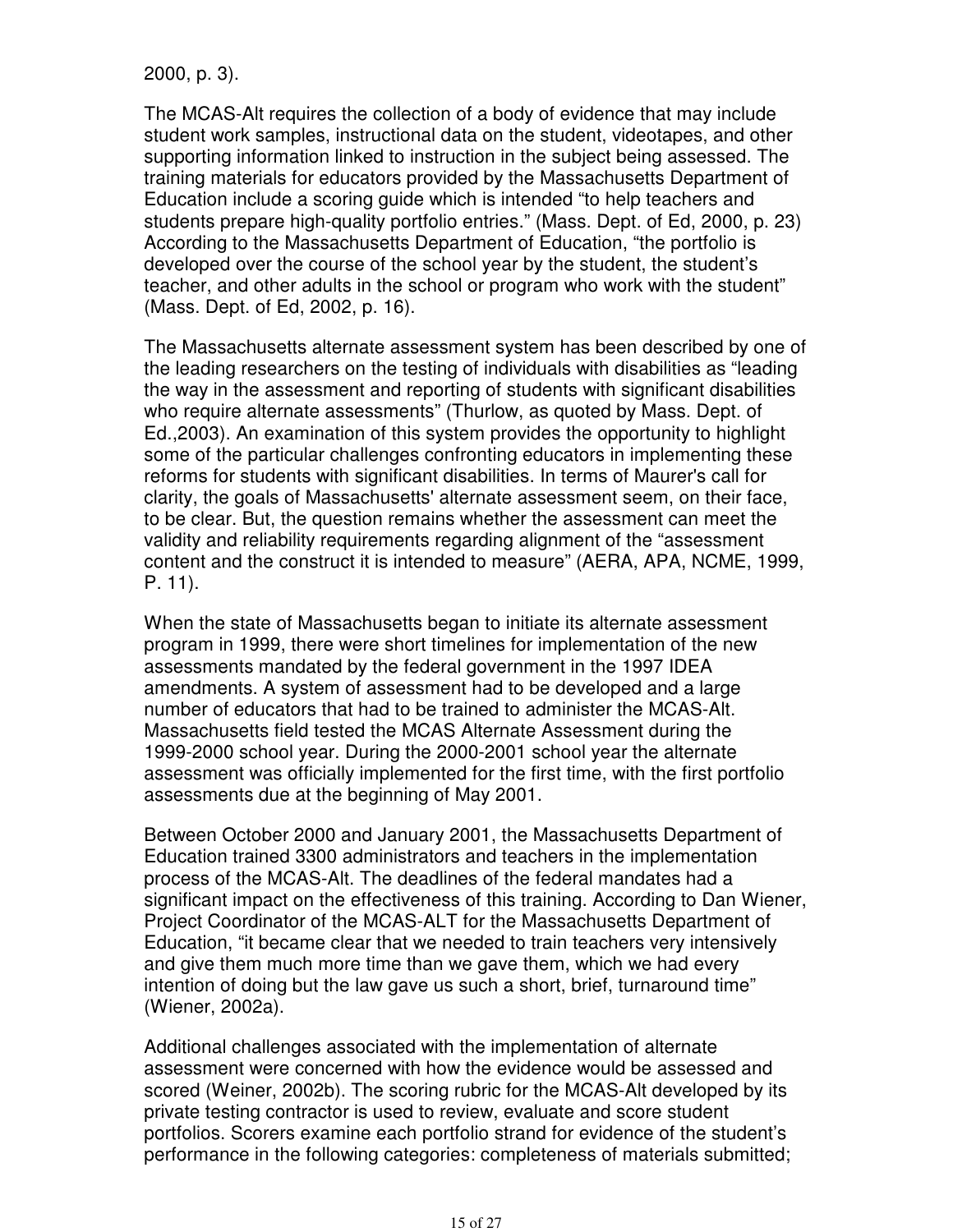demonstration of the level of complexity at which the student addresses the learning standards in each content area; demonstration of the accuracy of the student's responses and performance on each product; evidence of the degree of independence the student demonstrated in performing each task or activity; and evidence of the student's ability to make decisions and/or self-evaluate as they engage in the task or activity (Mass. Dept. of Ed, 2002).

The scoring rubric is used to generate a numerical score for each portfolio strand and then the three scores of the three portfolio strands submitted in each content area are averaged in order to determine an overall score. The overall scores are translated into performance levels by the Massachusetts Department of Education in conjunction with its assessment contractor. The performance levels used to report student results in each content area in which the MCAS-Alt is administered include the three performance levels used in the standard MCAS (needs improvement, proficient, and advanced) as well as three additional areas (awareness, emerging, and progressing). A description of the performance levels for the MCAS Alt is as follows: awareness (student demonstrates very little understanding of learning standards), emerging (student demonstrates a rudimentary understanding of a limited number of learning standards and addresses the standards at substantially below grade level expectations), progressing (student demonstrates a partial understanding of some learning standards and address the standards at below grade level expectations), needs improvement (student demonstrates a partial understanding of the content area at grade level expectations), proficient (student demonstrates a solid understanding of the content area at grade level expectations), and advanced (student demonstrates a comprehensive and in-depth understanding of the content area at grade level expectations).

The scoring criteria for the rubric were determined with the assistance and feedback of hundreds of teachers who participated in the implementation of 1999-2000 field test. The scorers of the alternate assessments are recruited and trained by the Massachusetts Department of Education and its contractor. As the state itself confirmed, the difficulties of scoring alternate assessments represent a challenge " to use methods other than traditional testing to portray what a student has learned and to do this in a way that allows others who may not work directly with the student to interpret this evidence correctly" (Mass. Dept. of Ed, 2000, p. 23).

During the first year of implementation it became clear that "there were in some cases, different interpretations of the ways in which we told people to score" (D. Wiener, personal communication, Feb. 26, 2002). As a result, the state reevaluated the training system for scorers and made changes in the training plan for scorers for the next round of portfolio scoring.

The 2002 MCAS-Alt portfolios were scored during a three week scoring institute that was conducted in July 2002 during which 5300 MCAS-Alt portfolios were scored by 125 Massachusetts educators. Educators from across the state were recruited to participate in the scoring institute and preference was given to educators who could commit to the full three weeks of scoring. To prepare the scorers for the task of scoring the MCAS-Alt portfolios, scorers received a set of written scoring guidelines two to three weeks prior to the scoring institute. In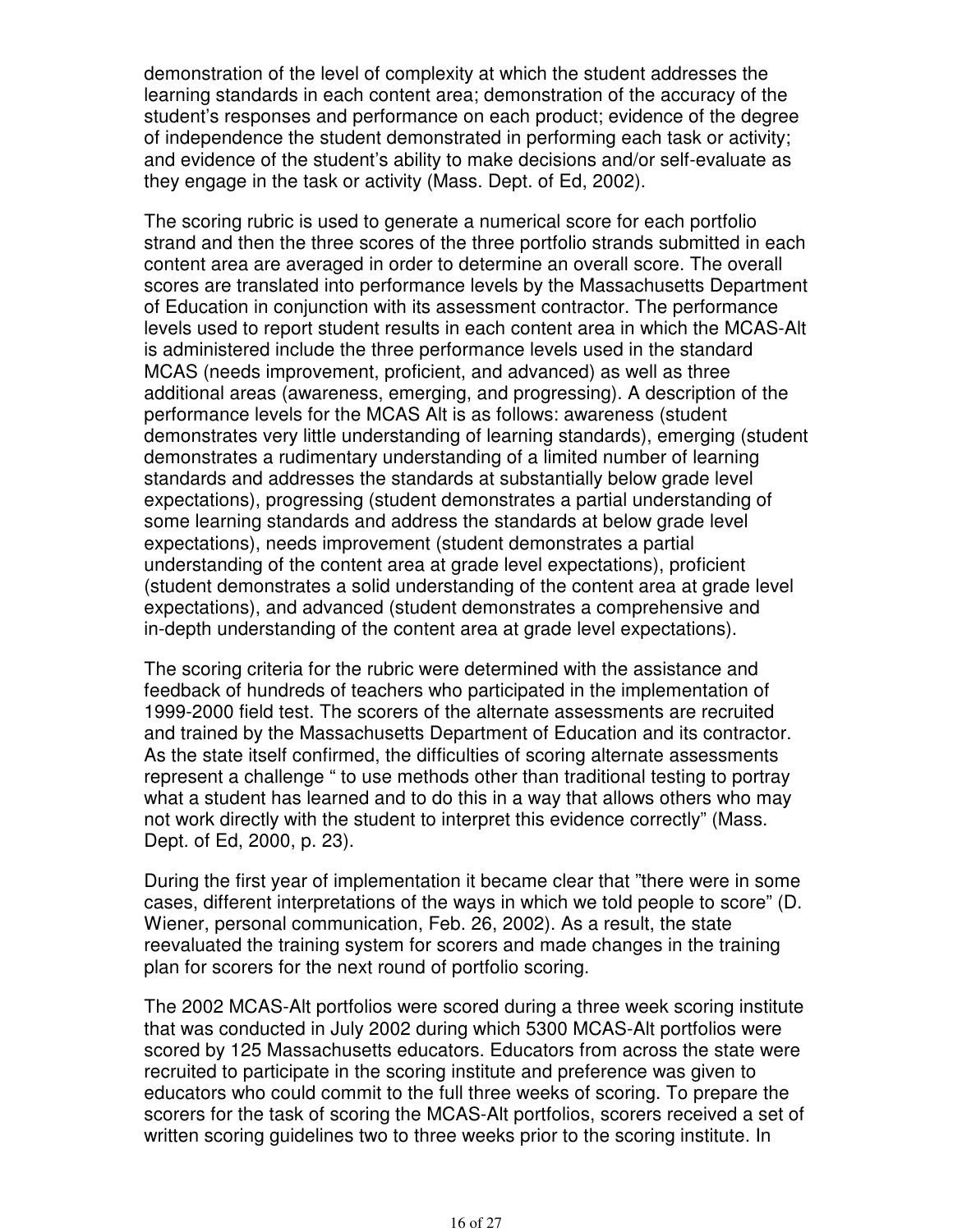addition, the scorers participated in one and one-half days of training at the beginning of the scoring institute. Calibrated training strands were used to "qualify" scorers for the task of scoring the MCAS-Alt (Mass. Dept. of Ed, 2002). As a means of establishing reliability in the scoring, approximately 25% of the MCAS-Alt's were scored by two different scorers. In addition, due to the significant consequences (award of a regular high school diploma) attached to the 10th grade score, all grade 10 MCAS-Alt's were scored by two different scorers (Mass. Dept. of Ed , 2003, p. 2).

A similar scoring process was implemented in the 2003 administration. 5118 portfolios were scored by approximately 150 scorers during a three week scoring institute using a similar process as the 2002 scoring institute (Mass. Dept. of Ed, 2003).

According to the Massachusetts Department of Education, "It is anticipated that scores may be modest in the first few administrations of the MCAS Alternate Assessment, but scores are generally expected to improve…as educators become increasingly familiar with these requirements" (Mass. Dept. of Ed, 2002, p. 27). In fact, the data support this statement. Although changes in scoring make it impossible to clearly establish year-to-year trends, in each of the three years of administration of the MCAS Alt, approximately 1% of all the students in the state (about 6.5% of the students with disabilities in the state) participated in the alternate assessment. In 2001, 75% of the portfolios submitted scored in the lowest performance category "awareness". In 2002, only 5% were scored at the "awareness" level, due in large part to a change in scoring. In 2003, only 3.5% were scored at the "awareness" level.

Changes in how the data was recorded from Year 1 (2001) to Year 2 (2002) are important to note. In the recording/categorization of the Year 1 data, those portfolios which were unable to be scored because there was insufficient evidence were included in the data for the awareness category. In the Year 2 data presentation, this data was separated out and an incomplete section was included in the data display. In Year 2, 44% of the portfolios were incomplete in at least one subject area. In the Year 2 results however, the combination of the incomplete data and the awareness data (49%) is lower than the Year 1 awareness data (75%) . Also of note, in Year 2, 34% of the portfolios scored in the progressing category an increase of 21% from Year 1. In Year 3 (2003) the percentage of portfolios which received incompletes dropped to 19% and the percentage of portfolios which scored in the progressing category increased to almost 65%, (D. Weiner, personal communication, 9/03).

The state reported in 2002 that it did include MCAS Alt data within its reports on the overall performance of all students in the state and all students with disabilities. Overall, on the Grade 10 MCAS, used to determine high school diploma awards, 14% of all students across the state failed and 45 % of students with disabilities failed (Mass. Dept. of Ed., 2002, August). Among the students participating in the alternate assessment, only 12 students across the state received a passing score (needs improvement or higher) on the Grade 10 level. (Mass. Dept of Ed., 2003). However, in 2003 the number of students that received a passing score increased to 26. "This number represents a dramatic increase over the previous two years" (Mass. Dept. of Ed., 2004).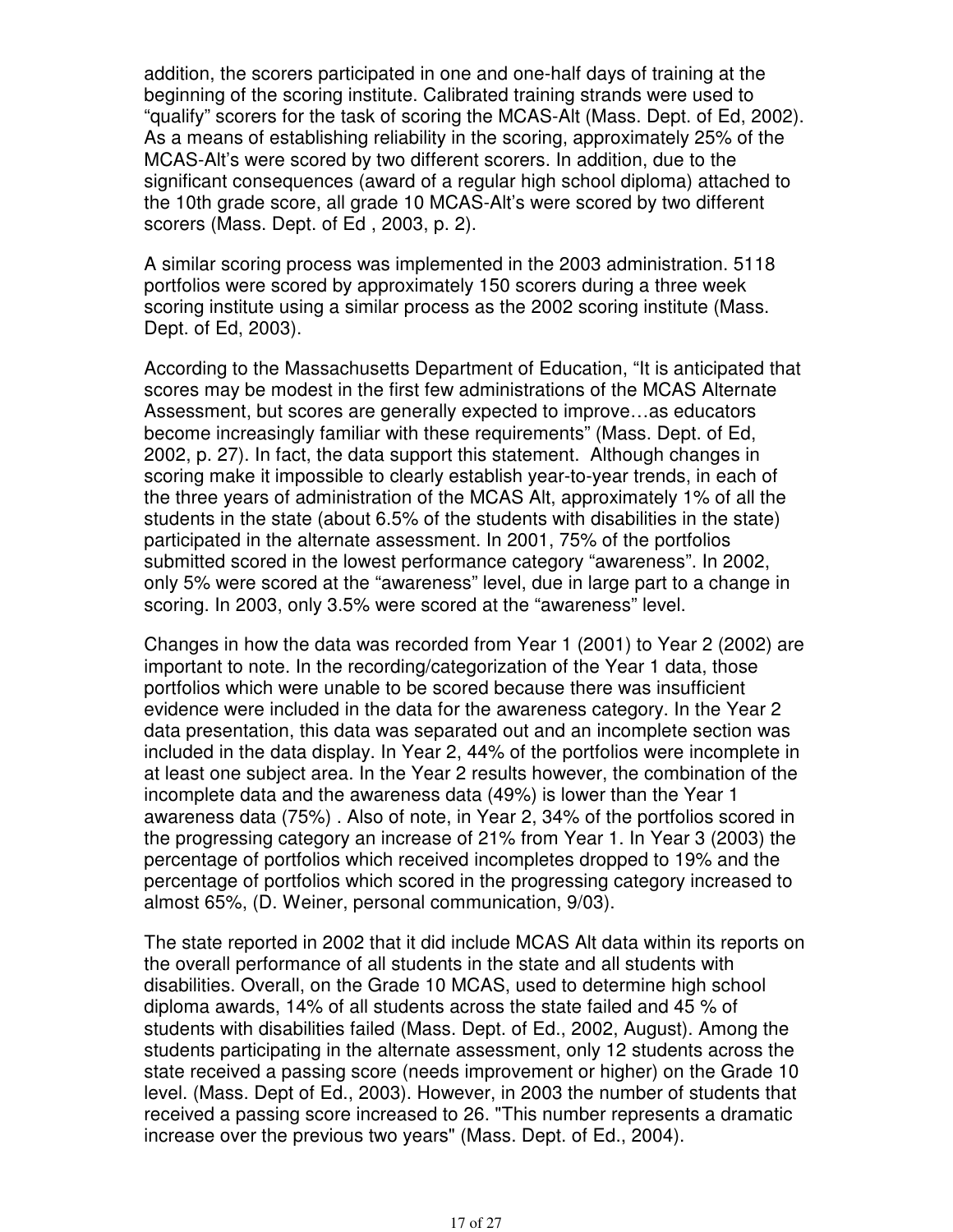Massachusetts is currently making an attempt to address requirements in the NCLB legislation regarding reporting of student assessment results. The state has made a plan for reporting the aggregated results in a manner which attempts to minimize the potential negative impact of the inclusion of student alternate assessment scores by assigning a point value system to the portfolios based on the scored performance level for each portfolio. The points would be assigned to the MCAS-Alt performance levels ( 0 points = portfolio not submitted, 25 points = incomplete, 50 points =  $a$ wareness, 75 points = emerging, 100 points = progressing) in a similar manner as the regular MCAS (0 points – failing, 25 points – needs improvement, 50 points – proficient, and 100 points – advanced). The plan is for this reporting system to be implemented in the 2004 administration of the MCAS and MCAS-Alt.

In addition to challenges associated with scoring the MCAS Alt, there are also issues concerning content coverage for the assessment. In Massachusetts the alternate assessment is linked directly to the general education standards in the Massachusetts Curriculum Frameworks and is intended to assess student's mastery of skills, concepts and information regarding the general curriculum. Consistent with the state's regular assessment, the MCAS Alternate Assessment requires assessment in English Language Arts, Mathematics, History and Social Science, and Science and Technology/Engineering.

However, the MCAS Alternate Assessment does not include assessment in essential life areas or functional skills as has been the practice in some other states such as Maryland and Kentucky. According to Dan Wiener, Project Coordinator of the MCAS Alt at the Massachusetts Department of Education, "I think we're in the minority in that we haven't…but many access skills are embedded in the entry points to our Curriculum Frameworks" (personal communication, Feb. 26, 2002).

In response to the need to make the general curriculum accessible to all students, a resource guide was developed by the Massachusetts Department of Education which includes "instructional and assessment strategies [that] provide opportunities to teach students with disabilities the same standards as general education students, and to promote greater 'access to the general curriculum' for students with disabilities, as required by law" (Mass. Dept. of Ed, 2002).

The educator's manual describes four ways that students with disabilities can participate in the general curriculum. Those four areas are: (1) addressing the standard as written for the grade level of the student; (2) addressing the standard as written but using a different method of presentation and/or student response; (3) addressing the standard at lower levels of complexity and difficulty than grade-level peers, and (4) addressing the standard through social, communication, and motor "access skills" that are "incorporated and embedded in standards-based learning activities" (Mass. Dept. of Ed, 2002, p. 56).

Jacqueline Farmer Kearns, Project Director of the Interdisciplinary Human Development Institute at the University of Kentucky states that "access skills are a way that students with disabilities can participate in the general curriculum" (J. Farmer Kearns, personal communication, April 21, 2000). In the 2003 Educator's Manual for the MCAS Alternate Assessment (Mass. Dept. of Ed,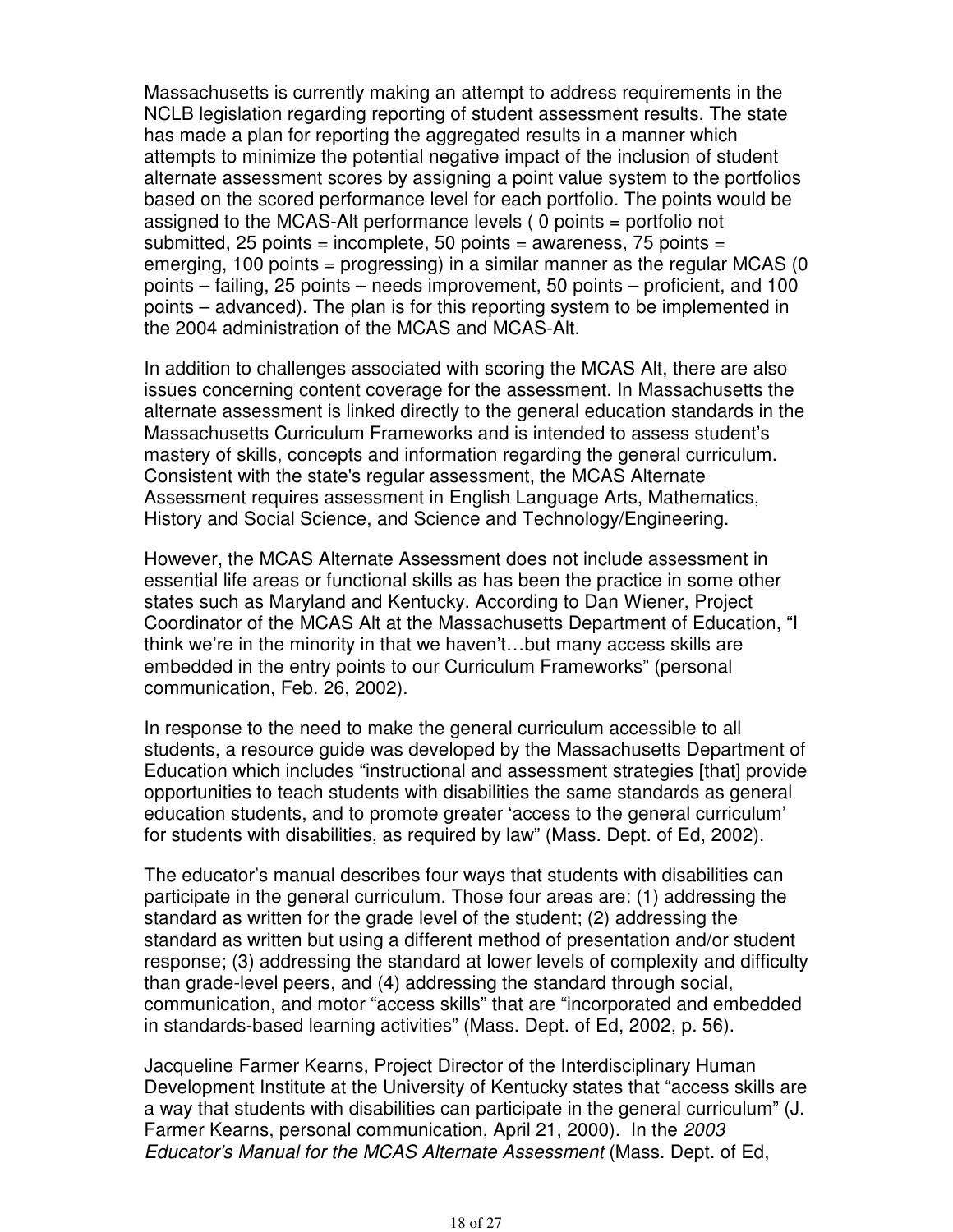2003), the state describes access skills in the following manner: "skills become 'access skills' when they are practiced as a natural part of instruction based on learning standards. When students practice their skills during daily academic instruction, they are participating in the general curriculum, though at a very basic level" (p. 57).

Administering an alternate assessment based on alignment with the general curriculum has added yet another layer of difficulty in the quest for education reform. It is well recognized that the federal mandate to adapt and align the general curriculum for all students including students with significant disabilities has presented a challenge for school districts across the country. A recent study of Massachusetts teachers of students with significant disabilities who participated in MCAS Alt elicited evidence from teachers that their students' participation in the assessment process did cause teachers to pay attention to state curriculum frameworks they had previously ignored These teachers also indicated the importance of the provision of appropriate and ongoing professional development activities at the state and building level which address the issues related to administering the MCAS-Alt with students with significant disabilities including assistance with curriculum alignment for this population. The study concludes that school districts should seek to use trainers/consultants who have experience with administering the MCAS-Alt and with aligning curriculum for students with significant disabilities. (Zatta, 2003)

In the past four years of administration of the MCAS Alt (one pilot year and three statewide administrations), it has become clear that the resources to assist teachers with the administration of an alternate assessment have increased but still have failed to adequately address the needs of students with significant cognitive disabilities and the educators who serve them. This is particularly true in the area of professional development. As Richard Elmore (2002) asserts, "the pedagogy of professional developers [must] be as consistent as possible with the pedagogy that they expect from educators. It has to involve professional developers who, through expert practice, can model what they expect of the people with whom they are working (p. 8)." Effective training efforts serve to increase capacity not only on an individual teacher-by-teacher basis but at the building and system level as well. Building capacity not only serves to ensure effective implementation but supports sustained reform as well.

 Several variables related to professional development activities were found to impact the effectiveness of the administration of the MCAS-Alt. These variables included: teacher understanding, teacher willingness, commitment from school leadership and availability of resources. Developing understanding and willingness amongst the individuals responsible for the administration of the MCAS-Alt is important to the resulting student outcomes. The resources identified as having an impact on the administration of the MCAS-Alt include the availability of consultants experienced in the assessment system, peer support, sufficient time to implement the program, and adequate materials and equipment (Zatta, 2003).

Training in the specifics of the scoring guidelines of the alternate assessment has also been identified as important in terms of the potential impact on student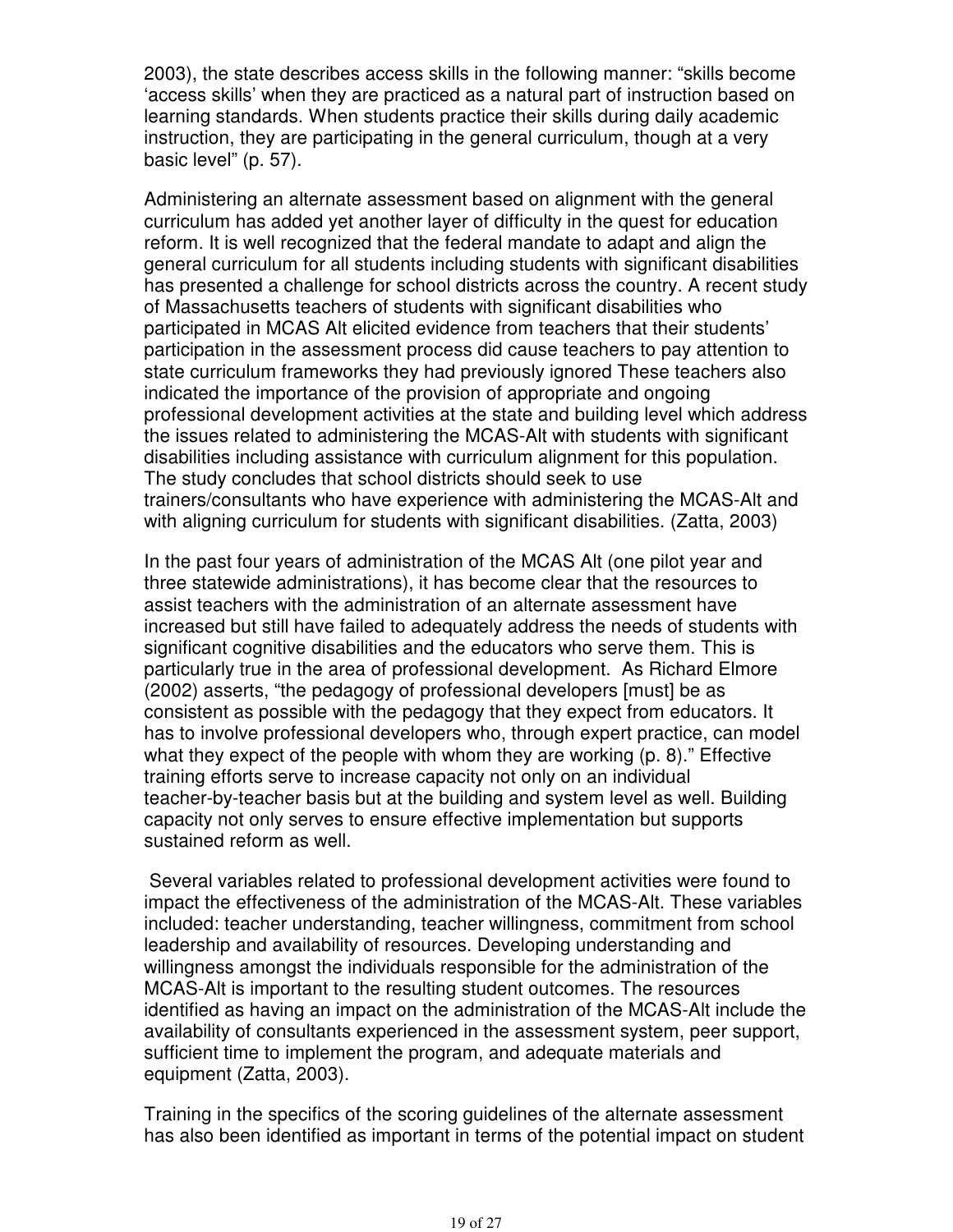scores. Teachers in Massachusetts indicated that experience with the scoring rubric of the MCAS-Alt gave them a clearer understanding of the specific requirements. Those who had participated in pilot studies during the development of MCAS Alt and in scoring sessions for the assessment felt the most competent to effectively participate in the assessment system (Zatta, 2003). "Of course, as teachers also gain familiarity with portfolio management techniques, submission requirements, curriculum alignment, and instructional improvements, the scores of all students will rise" (Weiner, 2002b, p. 9). Training specifically targeted to the teachers of students with significant disabilities and experience with the scoring rubric were regarded by teachers as critical in providing them with the information needed to effectively administer the MCAS-Alt (Zatta, 2003).

In addition, the issue of training for scorers and the impact of training on the resulting student scores was also identified as an area of importance. Teachers questioned the reliability of their students' scores based on a comparison of the comments made by different scorers regarding similar portfolio evidence. The issues of scorer training must be carefully attended to in order to maximize inter-rater reliability. This issue is not unique to Massachusetts. A study conducted in Kentucky in 1999 also called for more research regarding the "development of performance-based measures for students with significant disabilities to meet the rigorous technical requirements of inter-rater scoring reliability" (Kleinert et al., 1999, p. 100).

The 2003 annual training for administrators responsible for the implementation of the MCAS-Alt in their respective schools underscored the importance of support from school leadership as well as an emphasis on training for teachers (Mass. Dept. of Ed, 2003). This shift in emphasis from previous yearly training focused exclusively on teachers may be indicative of the state's recognition of the importance of leadership issues in the alternate assessment program.

The Massachusetts alternate assessment system is but one approach to the challenges associated with including students with disabilities in education reform and accountability efforts. At this juncture, the state is only in the early stages of implementing its system. The evidence reported here point to further areas for future efforts to enhance the quality of alternate assessments and associated educational practices for students with significant disabilities.

#### **Conclusion**

The Congress set out a laudable series of goals when it required that students with disabilities be fully included in state and local standards-based education reform initiatives. It is clear that the intent of the federal and state legislation is to improve current practices within the entire education system. It is also clear that the current initiatives may not yet be fully and appropriately including the low incidence population of students with significant disabilities. In their zeal to call for a unified system of educational accountability and correct the problems of exclusion in the past, legislators and policymakers alike have not always recognized the individual and intensive needs of children with significant cognitive disabilities. Nor have they recognized the many unresolved issues associated with alternate assessment. As a result, significant further efforts are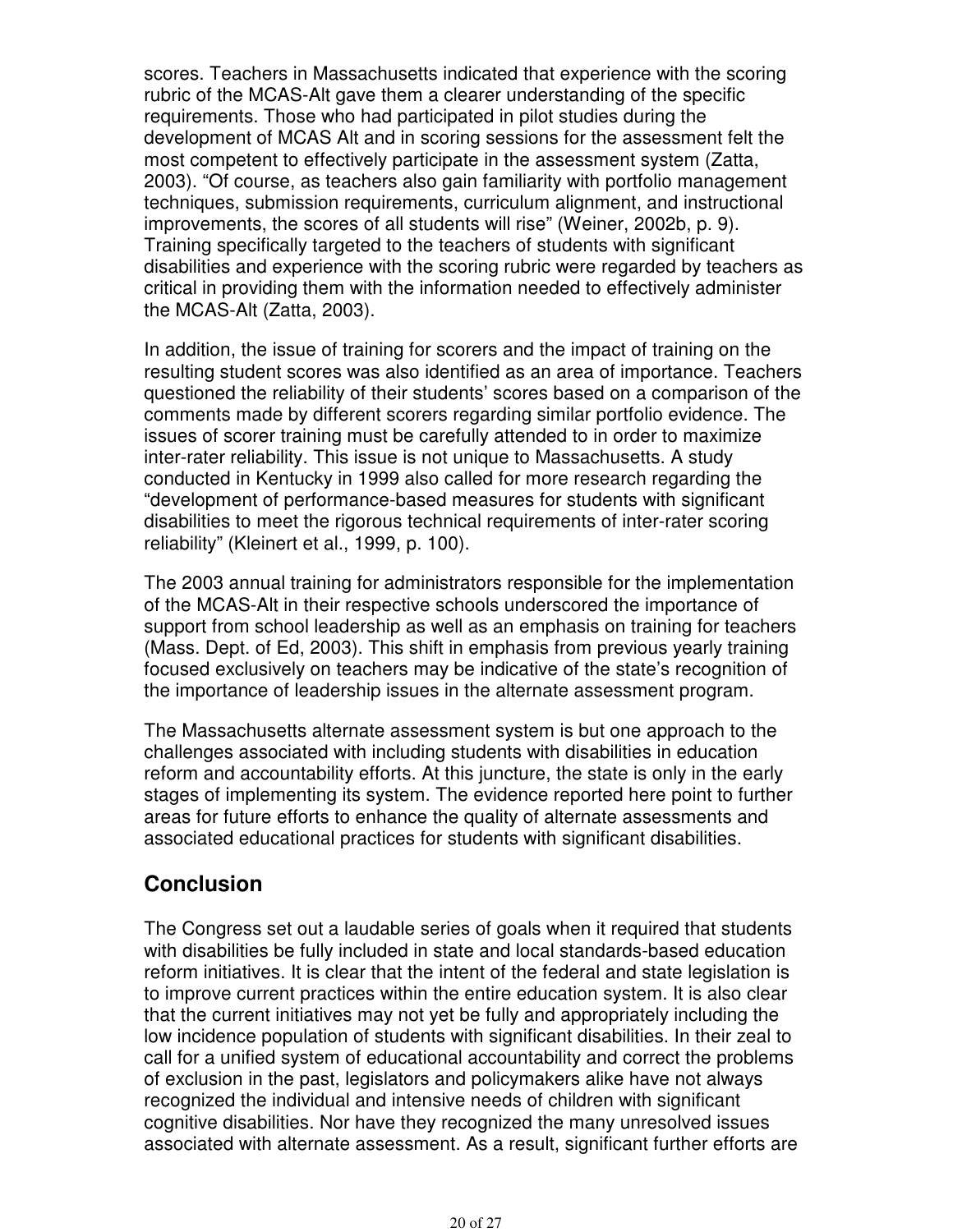needed to develop and refine the processes for assessing students with significant disabilities. These efforts must involve both educators and policy-makers at the ground level, as well as the private vendors who design and deliver assessment systems. Equally important, the research community faces considerable challenges in both assessing the effects of these assessments as well as offering scientifically-based solutions to the challenges associated with alternate assessment.

The goals of education reform are substantial and complex. It is no wonder that there are such daunting issues related to how to effectively achieve full participation for low incidence populations such as individuals with significant cognitive disabilities. Yet, at the same time, these students must not be overlooked. Now is the time to begin to consider how to better include and account for their abilities. As one disability advocate has noted, "we have moved from access to the schoolhouse to access to high expectations and access to the general curriculum" (Warlick, 2000, p. 11). The challenge ahead is to realize the goal of full and effective participation for students with significant disabilities.

#### **References**

- American Educational Research Association, American Psychological Association, and National Council for Measurement in Education (1999) . Standards for Educational and Psychological Testing: Washington, D.C.: American Research Association.
- Board of Education v. Ambach, 458 N.Y.S. 2d 680 (1982).
- Brookhart v. Illinois State Board of Education, 697 F2d 179, 182 (7th Circuit, 1983).
- Carpenter, C. D., Ray, M., & Bloom, L. (1995). Portfolio assessment: Opportunities and challenges. Intervention in School and Clinic, 31(1), 34-41.
- Chapman v. California Department of Education, 229 F. Supp. 981 (N.D. Calif., 2002)
- Cheong, J. (1993). Portfolios: A window on student achievement. Thrust for Educational Leadership(November/December), 27-29.
- Choate, J., & Evans, S. (1992). Authentic assessment of special learners: Problem or promise? Preventing School Failure, 37(1), 6-9.
- Coutinho, M., & Malouf, D. (1993). Performance assessment and children with disabilities: Issues and possibilities. Teaching Exceptional Children, 25(4), 63-67.
- Debra P. v. Turlington, 644 F2d 397 (5th Cir. 1981), also F2d. (11th Cir. 1984).
- DeStefano, L, J. Shriner, and C. Lloyd (2001, Fall). Teacher decision-making in participation of students with disabilities in large-scale assessment. Exceptional Children 68:1, pp. 7-22.
- Donovan, M.S. & Cross, C. (eds.) (2002). Minority Students in Gifted and Special Education. Washington, D.C.: National Academy Press.
- Elliott, J. (1997). Invited commentary. TASH, 22(2), 104-106.
- Erickson, R., & Thurlow, M. (1997). State special education outcomes, 1997: A report on state activities during educational reform. Minneapolis: National Center for Educational Outcomes.
- French, D. (1998). The state's role in shaping a progressive vision of public education. Phi Delta Kappan(November), 185-195.

Geenen, K., Thurlow, M., & Ysseldyke, J. (1995). A disability perspective on five years of education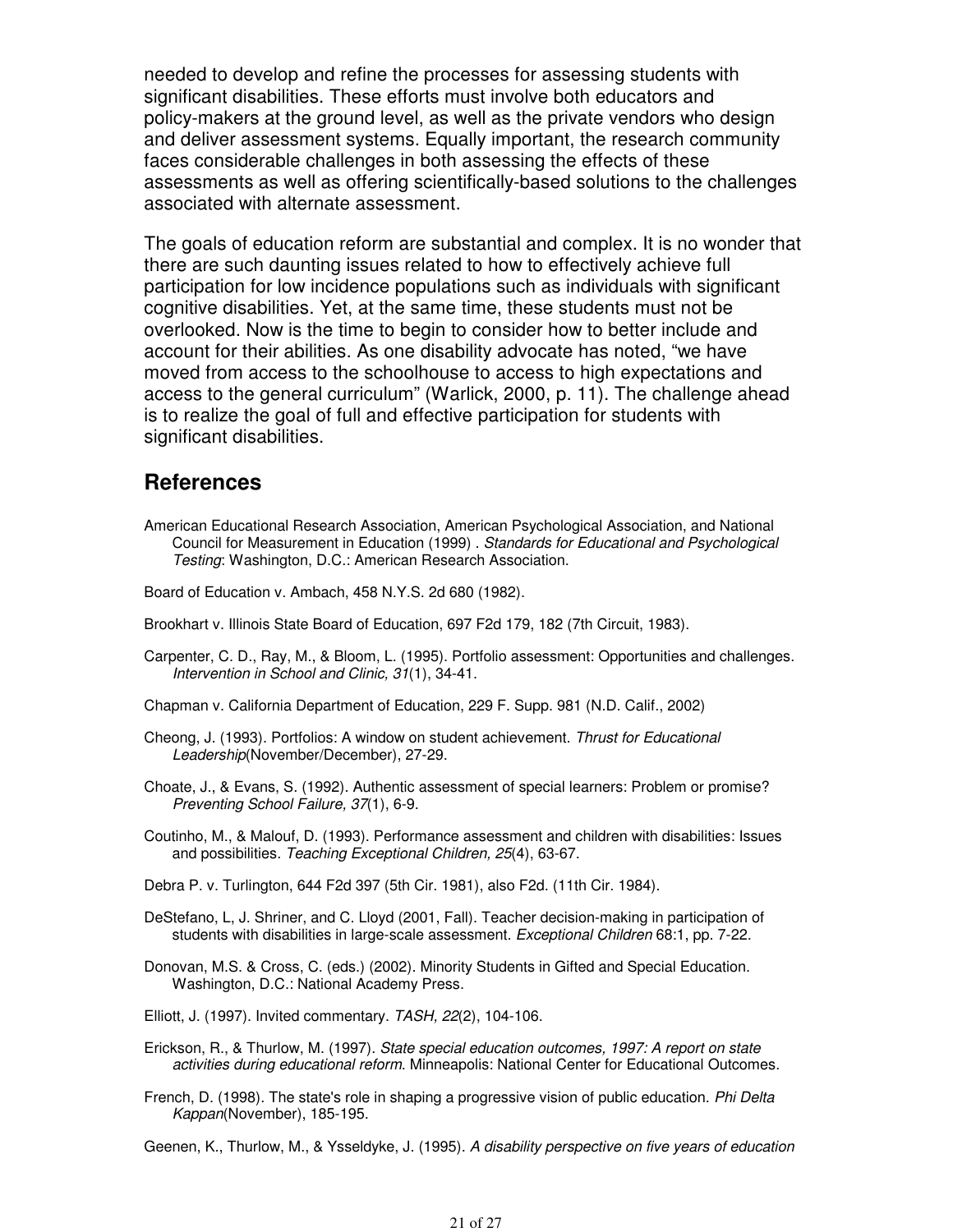reform. Minneapolis, MN: University of Minnesota, National Center on Educational Outcomes.

Goals 2000: Educate America Act, P.L. 103-227 (1994).

- Guy, B., Shin, H., Lee, S.-Y., & Thurlow, M. (1999). State graduation requirements for students with and without disabilities (Technical Report 24). Minneapolis: National Center for Educational Outcomes.
- Harris, M., & Curran, C. (1998). Knowledge, attitudes, and concerns about portfolio assessment: An exploratory study. Teacher Education and Special Education, 21(2), 83-94.
- Heaney, K. & D. Pullin (1998). Accommodations, Flags, and Other Dilemmas: Disability Rights and Admissions Testing: Educational Assessment, 5 (2), 71-93.
- Kampfer, S., L. Horvath, H. Kleinert, and J. Kearns (2001, Spring). Teachers' perceptions of one state's alternate assessment: Implications for practice and preparation. *Exceptional Children* 67:1, pp. 361-374.
- Kleinert, H., Haig, J., Kearns, J. F., & Kennedy, S. (2000). Alternate assessments: Lessons learned and roads to be taken. Exceptional Children, 67(1), 51-66.
- Kleinert, H., & Kearns, J. F. (1999). A validation study of the performance and learner outcomes of Kentucky alternate assessment for students with significant disabilities. The Association for Persons with Severe Handicaps, 24(2), 100-110.
- Koretz, D., McCaffrey, D., Klein, S., Bell, R., & Stecher, B. (1993). The reliability of scores from the 1992 Vermont portfolio assessment program (CSE Technical Report 355). Los Angeles: University of California.
- Maurer, R. (1996). Designing alternative assessments for interdisciplinary curriculum in middle and secondary schools. Needham, MA: Allyn & Bacon.
- Massachusetts Department of Education (2003). MCAS Alternate Assessment Summary of 2001 and 2002 Results. Malden, MA: The Commonwealth of Massachusetts.
- Massachusetts Department of Education (2004). MCAS Alternate Assessment (MCAS-Alt): Summary of 2003 State Results. Malden, MA: The Commonwealth of Massachusetts.
- Massachusetts Department of Education, (2003). MCAS Alternate Assessment 2004 Administrator's Training, Framingham, MA.
- Massachusetts Department of Education, (2002). 2003 MCAS Alternate Assessment Educators' Training, Brookline, MA..
- Massachusetts Department of Education (2002, August). Spring 2002 MCAS Tests: Summary of State Results. Malden, MA: The Commonwealth of Massachusetts.
- Massachusetts Department of Education (2002). Requirements for the Participation of Students with Disabilities in MCAS – Including Test Accommodations and Alternate Assessment, Malden, MA: The Commonwealth of Massachusetts.
- Massachusetts Department of Education (2001). Educator's Manual for the MCAS Alternate Assessment, Malden, MA: The Commonwealth of Massachusetts.
- The Massachusetts Education Reform Act of 1993: Research and Evaluation Mapping Project (1999). Amherst, MA: University of Massachusetts Amherst School of Education.
- McDonnell, L., McLaughlin, M., & Morison, P. (1997). Educating one and all. Washington, D.C.: National Academy Press.
- McLaughlin, M., Artiles, A. & Pullin, D. (2001). Challenges for transformation of special education in the 21st century: Rethinking culture in school reform. Journal of Special Education Leadership.
- Miller, M. D., & Legg, S. M. (1993). Alternative assessment in a high-stakes environment. Educational Measurement: Issues and Practice(2), 9-15.

Moss, P. (1992). Shifting conceptions of validity in educational measurement: Implications for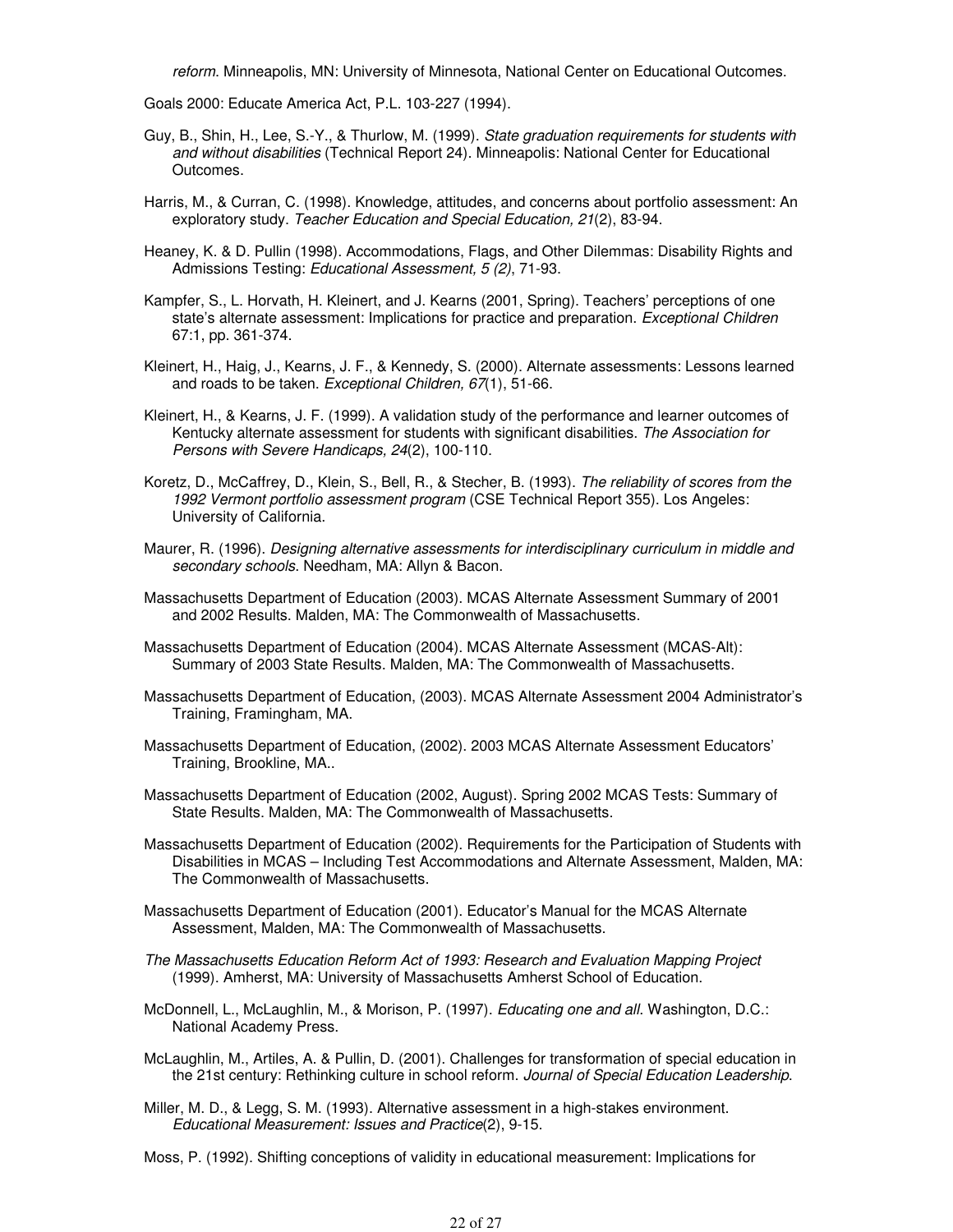performance assessment. Review of Educational Research, 62(3), 229-258.

- National Center on Educational Outcomes. (1999). 1999 state special education outcomes: A report on state activities at the end of the century. Minneapolis, MN: University of Minnesota.
- National Center on Educational Outcomes. (2000). IEP's and standards: What they say for students with disabilities. Minneapolis, MN: University of Minnesota.
- National Center on Educational Outcomes, (2000). Special topic area: Accountability for students with disabilities. Minneapolis, MN: University of Minnesota.
- National Commission on Excellence in Education (1983). A nation at risk: The imperative for education reform. Washington, D.C.: U.S. Government Printing Office.
- No Child Left Behind Act of 2001, P.L. 107-110.
- Nolet, V. (1992). Clasroom-based measurement and portfolio assessment. Diagnostique, 18(1), 5-24.
- Olsen, K. (1998). What principles are driving development of state alternate assessments?: Mid-South Regional Resource Center.
- Quenemoen, R., Thompson, S. and Thurlow, M. (2003). Measuring academic achievement of students with significant cognitive disabilities: Building understanding of alternate assessment scoring criteria (Synthesis Report 50). Minneapolis, MN: University of Minnesota, National Center on Educational Outcomes.
- Rouse, M., Shriner, J., & Danielson, L. (2000). National assessment and special education in the United States and England and Wales: Towards a common system for all? In M. McLaughlin & M. Rouse (Eds.), Special Education and School Reform in the United States and Britain (pp. 67-97). London and New York: Routledge.
- Sailor, W. (1997). Invited Commentary. TASH, 22(2), 102-114.
- Sebba, J., Thurlow, M., & Goertz, M. (2000). Educational accountabiloity and Students with Disabilities in the United States and Canada. In M. McLaughlin & M. Rouse (Eds.), Special Education and School Reform in the United States and Britain. New York: Routledge.
- Shepard, L. (1992). Will national tests improve student learning? (CSE Technical Report 342). Los Angeles: University of California.
- Standards for Educational and Psychological Testing(1999). Washinton, D.C.: American Educational Research Association.
- Thompson, S., Quenemoen, R., Thurlow, M., & Ysseldyke, J. (2001). Alternate Assessments for Students with Disabilities. Thousand Oaks, California: Corwin Press, Inc.
- Turner, M., Baldwin, L., Kleinert, H., & Kearns, J. F. (2000). The relation of statewide alternate assessment for students with severe disabilities to other measures of instructional effectiveness. The Journal of Special Education, 34(2), 69-76.
- Warlick, K. (2000, June 23-24, 2000). Proceedings Report. Paper presented at the Alternate Assessment Forum: Connecting into a Whole, Salt Lake City, Utah.
- Warlick, K., & Olsen, K. (1998). Who to assess? State practices in determining eligibility for alternate assessment.: Mid-South Regional Resource Center.
- Weiner, D. (2002a, February). Personal interview with M. Zatta.
- Wiener, D. (2002b). Massachusetts: One state's approach to setting performance levels on the alternate assessment(Synthesis Report 48). Minneapolis, MN: University of Minnesota, National Center on Educational Outcomes. Retrieved July 14, 2003, from the World Wide Web: http://education.umn.edu/NCEO/OnlinePubs/Synthesis48.html
- Worthen, B. (1993). Critical issues that will determine the future of alternative assessment. Phi Delta Kappan, 444-456.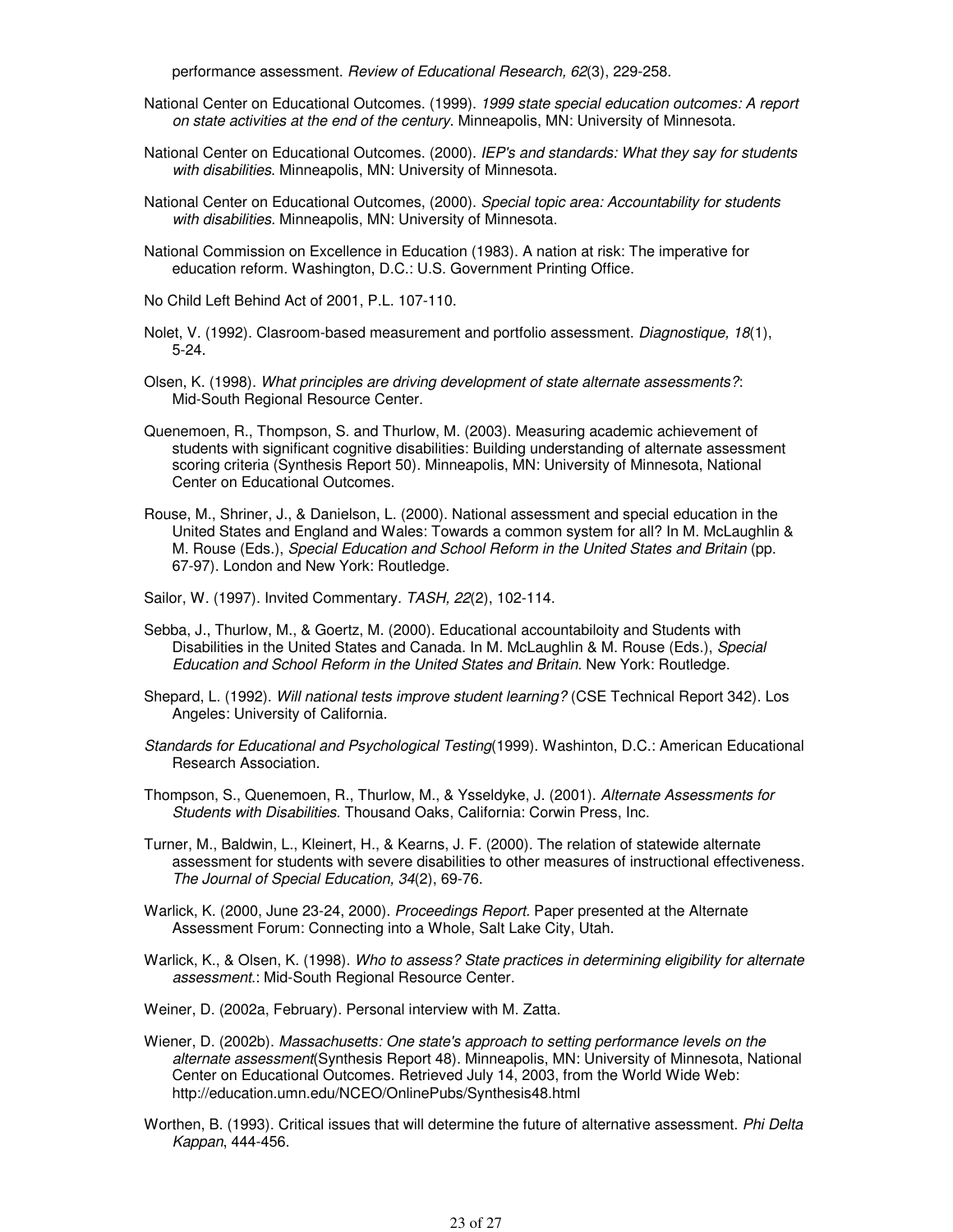- Ysseldyke, J., Olsen, K., & Thurlow, M. (1997). Issues and considerations in alternate assessments (Synthesis Report No. 27). Minneapolis, MN: University of Minnesota: National Center on Educational Outcomes.
- Ysseldyke, J., & Olson, K. (1997). Putting alternate assessments into practice: What to measure and possible sources of data. Minneapolis: National Center for Educational Outcomes.
- Ysseldyke, J., & Thurlow, M. (1999). Assessment and accountability for student with disabilities: 1999 status update and emergin issues. Minneapolis: National Center for Educational Outcomes.
- Ysseldyke, J., Thurlow, M., & Geenen, K. (1994). Educational accountability for students with disabilities. Minneapolis, MN: University of Minnesota, National Center on Educational Outcomes.
- Ysseldyke, J., Thurlow, M., Kozleski, E., & Reachly, D. (1998). Accountability for the results of educating students with disabilities: Assessment provisions of the 1997 Ammendments to the Individuals wiht Disabilities Education Act. Minneapolis: National Center for Educational Outcomes.
- Ysseldyke, J., Thurlow, M., & Shriner, J. (1994). Students with disabilities & educational standards: Recommendations for policy & practice. Minneapolis, MN: University of Minnesota, National Center on Educational Outcomes.
- Zatta, M. (2003). Is there a relationship between teacher experience and training and student scores on the MCAS Alernate Assessment? (Unpublished doctoral dissertation, Boston College, Chestnut Hill, Massachusetts).

### **About the Authors**

#### **Mary Zatta**

Perkins School for the Blind Email: mary.Zatta@Perkins.org

Mary Zatta received her Ph.D. from Boston College. She is administrator in the Deafblind Program at Perkins School for the Blind in Watertown, Massachusetts. At the Perkins School, she is responsible for educational and residential programming for deafblind adolescents. In addition to her work at Perkins, she has served as an international consultant in several nations on issues related to the instruction of deafblind children and adolescents. In addition, she is an adjunct faculty member at the University of Massachussetts-Boston / Center for Social Development and Education.

#### **Diana Pullin**

Lynch School of Education School of Law Boston College Email: pullin@bc.edu

Diana Pullin is Professor of Education Law and Public Policy at the Lynch School of Education and the School of Law at Boston College. She holds a law degree and a Ph.D. from The University of Iowa. She has published extensively in the area of education law and public policy and has served as a consultant to numerous professional associations, research centers, advocacy groups, attorneys, and education officials on issues concerning law, testing, and disability.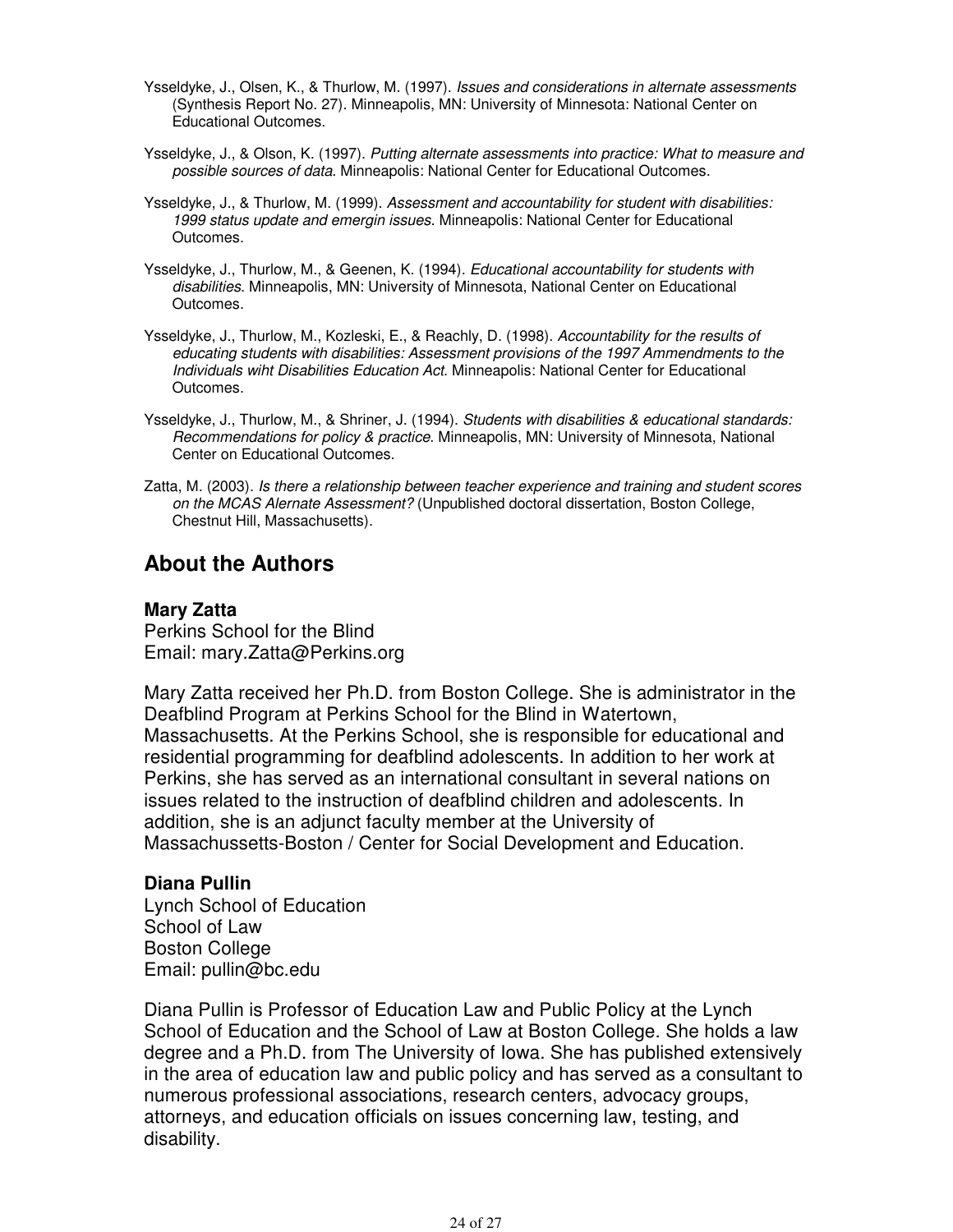#### The World Wide Web address for the Education Policy Analysis Archives is **epaa.asu.edu**

#### **Editor: Gene V Glass, Arizona State University**

#### **Production Assistant: Chris Murrell, Arizona State University**

General questions about appropriateness of topics or particular articles may be addressed to the Editor, Gene V Glass, glass@asu.edu or reach him at College of Education, Arizona State University, Tempe, AZ 85287-2411. The Commentary Editor is Casey D. Cobb: casey.cobb@unh.edu.

### **EPAA Editorial Board**

Michael W. Apple University of Wisconsin

Greg Camilli Rutgers University

Sherman Dorn University of South Florida

Gustavo E. Fischman Arizona State Univeristy

Thomas F. Green Syracuse University

Craig B. Howley Appalachia Educational Laboratory

Patricia Fey Jarvis Seattle, Washington

Benjamin Levin University of Manitoba

Les McLean University of Toronto

Michele Moses Arizona State University

Anthony G. Rud Jr. Purdue University

Michael Scriven University of Auckland

Robert E. Stake University of Illinois—UC

Terrence G. Wiley Arizona State University David C. Berliner Arizona State University

Linda Darling-Hammond Stanford University

Mark E. Fetler California Commission on Teacher **Credentialing** 

Richard Garlikov Birmingham, Alabama

Aimee Howley Ohio University

William Hunter University of Ontario Institute of **Technology** 

Daniel Kallós Umeå University

Thomas Mauhs-Pugh Green Mountain College

Heinrich Mintrop University of California, Los Angeles

Gary Orfield Harvard University

Jay Paredes Scribner University of Missouri

Lorrie A. Shepard University of Colorado, Boulder

Kevin Welner University of Colorado, Boulder

John Willinsky University of British Columbia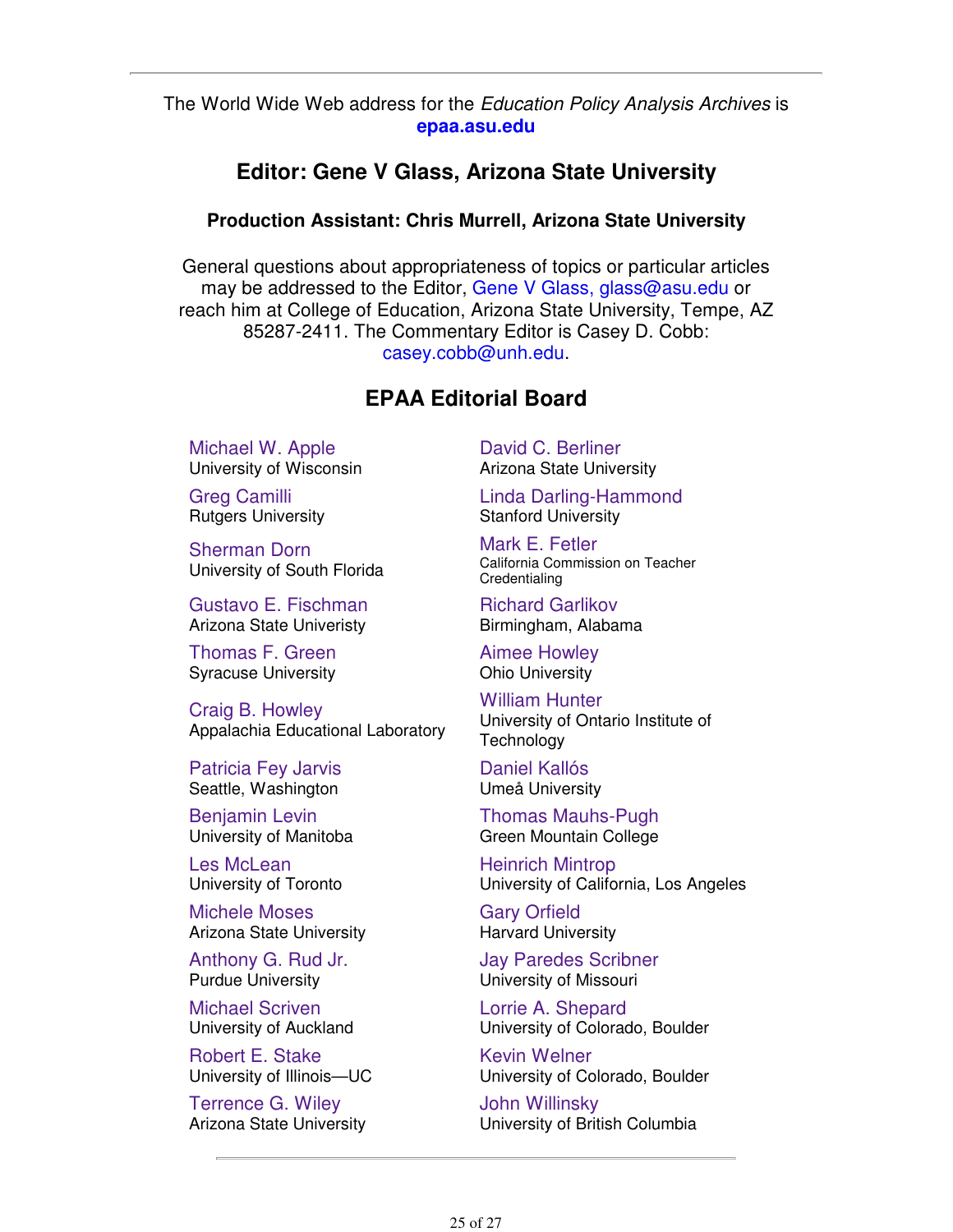### **EPAA Spanish and Portuguese Language Editorial Board**

**Associate Editors for Spanish & Portuguese**

**Gustavo E. Fischman Arizona State University fischman@asu.edu**

**Pablo Gentili Laboratório de Políticas Públicas Universidade do Estado do Rio de Janeiro pablo@lpp-uerj.net**

**Founding Associate Editor for Spanish Language (1998-2003) Roberto Rodríguez Gómez Universidad Nacional Autónoma de México**

#### Adrián Acosta (México)

Universidad de Guadalajara adrianacosta@compuserve.com

Teresa Bracho (México) Centro de Investigación y Docencia Económica-CIDE bracho dis1.cide.mx

Ursula Casanova (U.S.A.) Arizona State University casanova@asu.edu

Erwin Epstein (U.S.A.) Loyola University of Chicago Eepstein@luc.edu

Rollin Kent (México) Universidad Autónoma de Puebla rkent@puebla.megared.net.mx

Javier Mendoza Rojas (México) Universidad Nacional Autónoma de México javiermr@servidor.unam.mx

#### Humberto Muñoz García (México)

Universidad Nacional Autónoma de México

humberto@servidor.unam.mx

#### **Daniel**

Schugurensky(Argentina-Canadá) OISE/UT, Canada dschugurensky@oise.utoronto.ca

J. Félix Angulo Rasco (Spain) Universidad de Cádiz felix.angulo@uca.es

Alejandro Canales (México) Universidad Nacional Autónoma de México canalesa@servidor.unam.mx

José Contreras Domingo Universitat de Barcelona Jose.Contreras@doe.d5.ub.es

Josué González (U.S.A.) Arizona State University josue@asu.edu

María Beatriz Luce(Brazil) Universidad Federal de Rio Grande do Sul-UFRGS lucemb@orion.ufrgs.br

Marcela Mollis (Argentina) Universidad de Buenos Aires mmollis@filo.uba.ar

Angel Ignacio Pérez Gómez (Spain) Universidad de Málaga aiperez@uma.es

#### Simon Schwartzman (Brazil)

American Institutes for Resesarch–Brazil (AIRBrasil) simon@sman.com.br